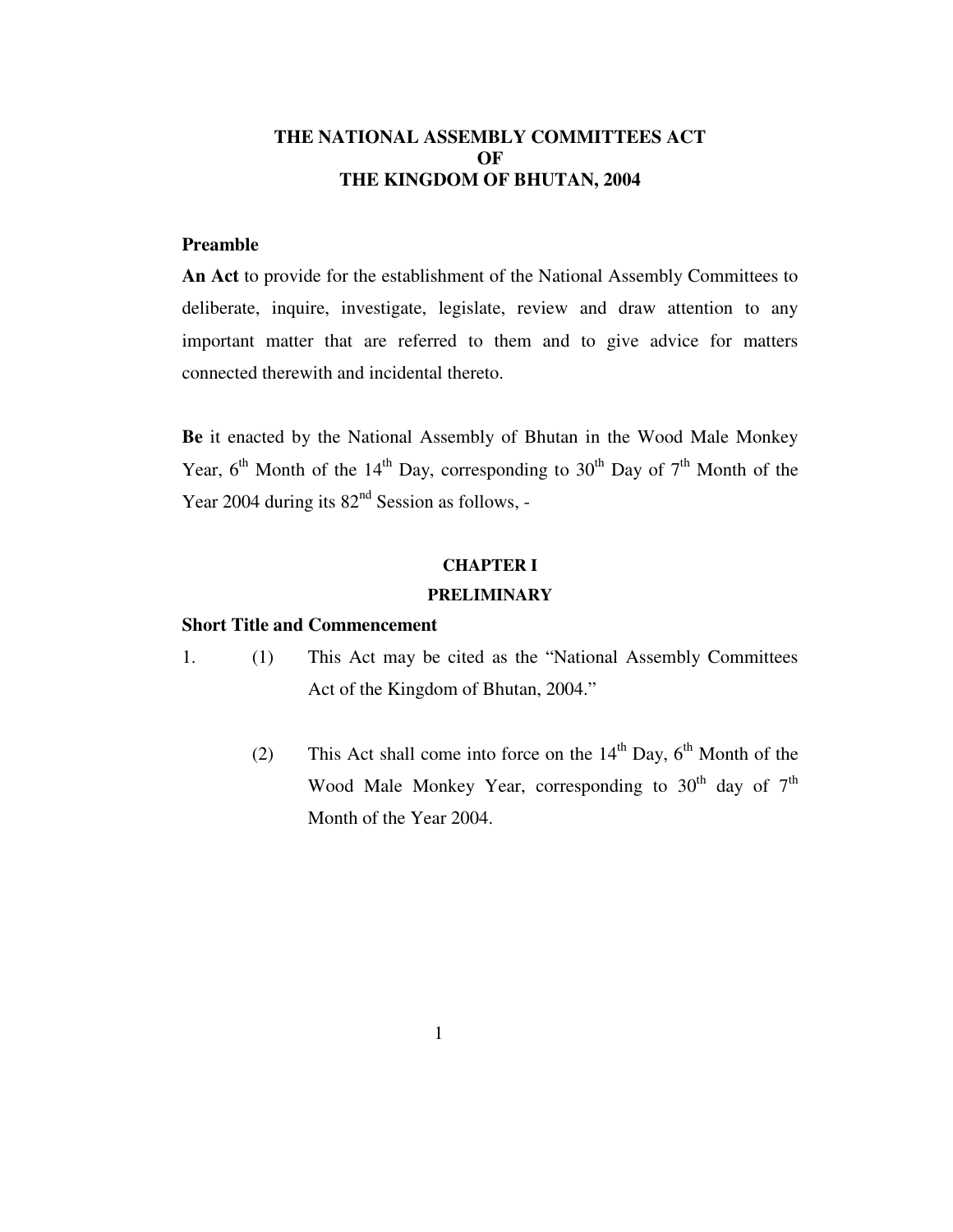#### **CHAPTER II**

# **ESTABLISHMENT AND RESPONSIBILITIES OF LEGISLATIVE AND PUBLIC ACCOUNTS COMMITTEES**

#### **Establishment of Standing Committees**

- 2. The National Assembly shall establish the following standing committees,
	- (1) the Legislative Committee; and
	- (2) the Public Accounts Committee.

#### **Establishment of Legislative Committee**

3. The Legislative Affairs Committee shall be established by issuing a Standing Order or by Resolution of the National Assembly on the motion raised by the members of the House.

#### **Responsibility of the Legislative Committee**

- 4. The Legislative Committee's area of responsibility is,
	- (1) to consider any Bill introduced into the House or submitted to the Speaker and to report to the House as to whether the Bill, by express words or otherwise, –
		- (a) trespass unduly upon individual rights or freedoms; or
		- (b) makes rights, freedoms or obligations dependent upon insufficiently defined administrative powers; or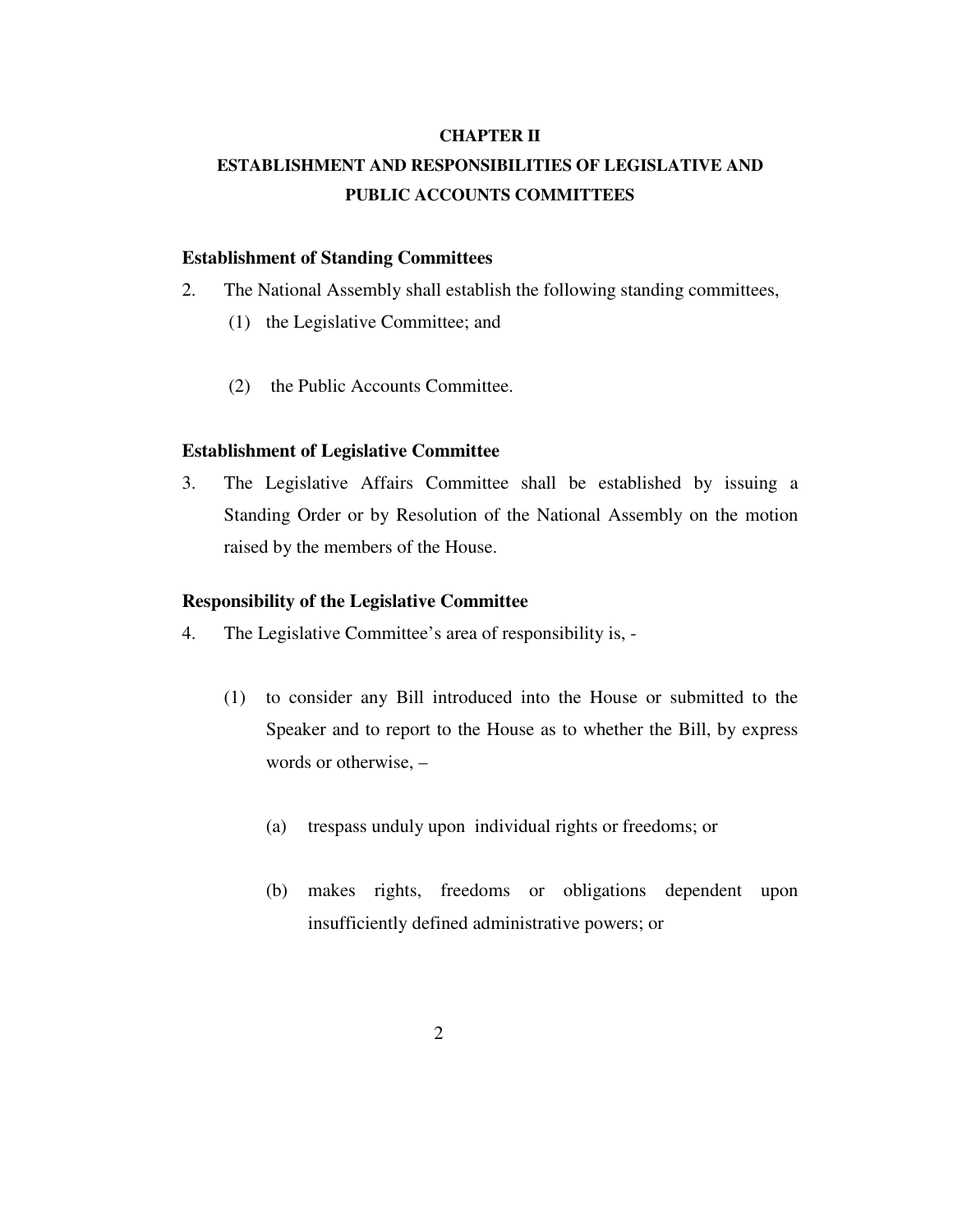- (c) makes rights, freedoms or obligations dependent upon nonreviewable administrative decisions; or
- (d) unduly requires or authorizes acts or practices that may have an adverse effect on personal privacy/right to privacy; or
- (e) inappropriately delegates legislative powers; or
- (f) repeals, alters or varies any provisions of the Constitution, or raises an issue as to the jurisdiction of the Supreme Court;
- (2) to perform such functions as are conferred on the committee by the subordinate legislations;
- (3) to perform such functions as are conferred on the committee by other relevant Acts;
- (4) to review any Act where required so to do by or under this Act, in accordance with terms of reference under which the Act is referred to the committee;
- (5) to inquire into, consider and report to the Parliament where required or permitted so to do by or under this Act, on any proposal, matter or thing concerned with legal, constitutional or Parliamentary reform or with the administration of justice;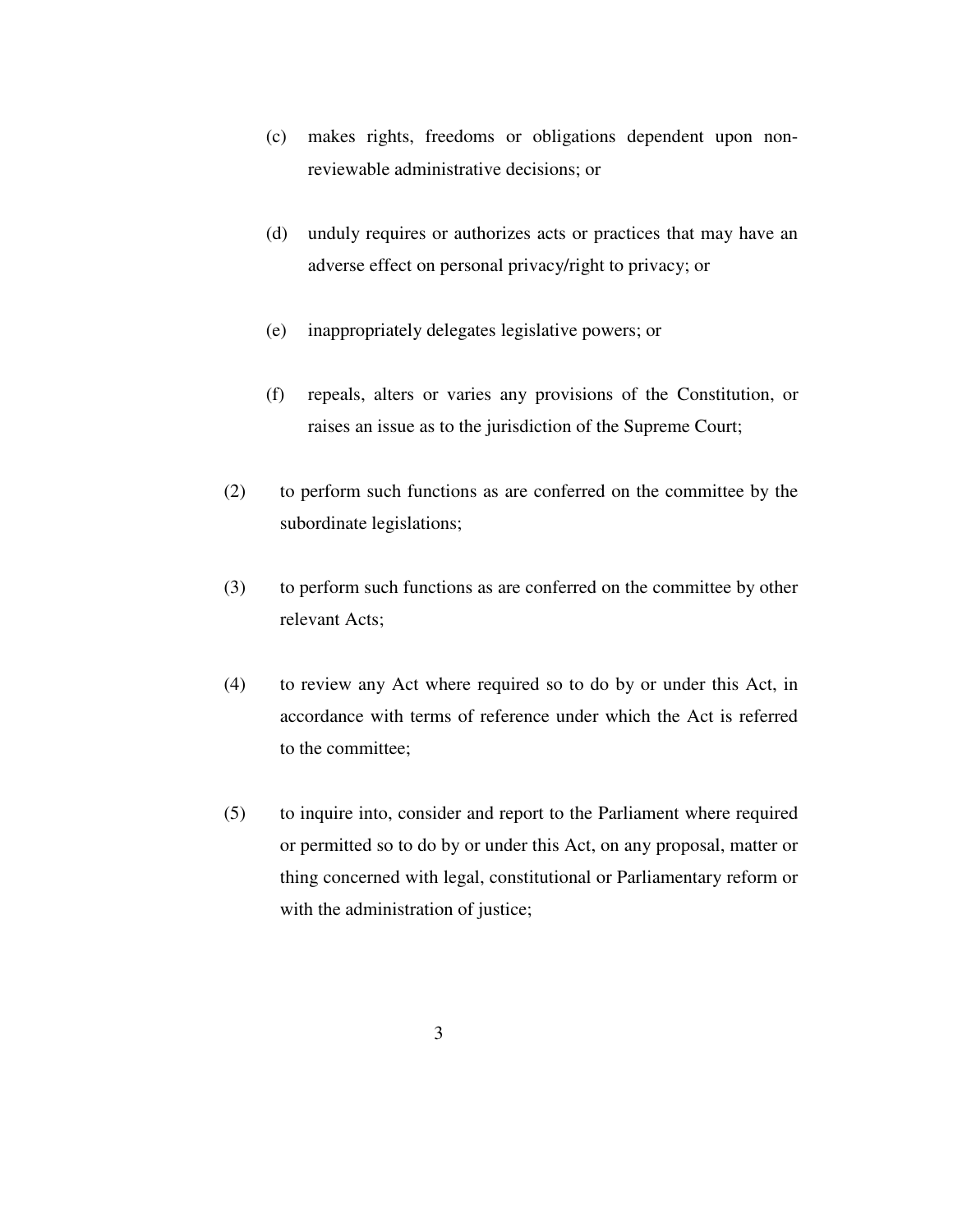- (6) to examine, report and make recommendations to the Parliament in respect of any proposal or matter relating to law in Bhutan where required so to do by or under this Act, in accordance with the terms of reference under which the proposal is referred to the committee;
- (7) to examine and verify the accuracy of the Dzongkha text and the English text of each legislative bill so as to ensure the uniformity and certainty of meaning;
- (8) to perform such other functions as may be assigned by the National Assembly from time to time;
- (9) to examine whether the legislative bill is not contrary to the spirit of the authorizing legislation.

### **Establishment of Public Accounts Committee**

5. The Public Accounts Committee shall be established by issuing a Standing Order or by Resolution of the National Assembly on the motion raised by the members of the House.

#### **Responsibility of Public Accounts Committee**

- 6. The Public Accounts Committee shall assess the integrity, economy, efficiency, transparency and effectiveness of Government financial management by examining, -
	- (a) The accounts showing the appropriation of the sums granted by the National Assembly to meet the expenditure of the Royal Government of Bhutan;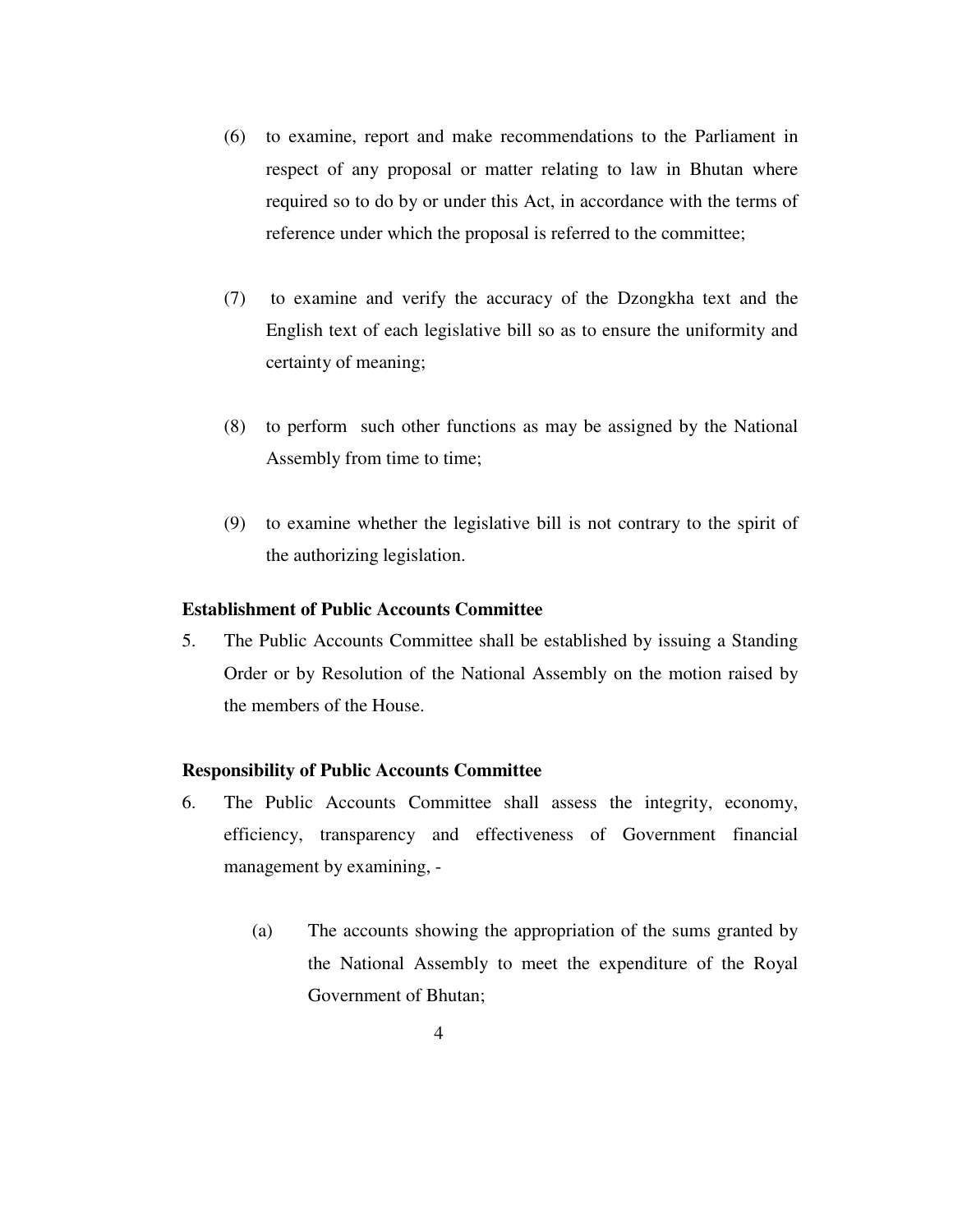- (b) the various Audit Reports of the Auditor General on revenue receipts, expenditure by various Ministries/Departments of Royal Government and accounts of autonomous bodies;
- (c) the cases involving losses, nugatory expenditure and financial irregularities;
- (d) the performances of all government corporations and agencies in which public funds have been invested; and
- (e) such other accounts as referred to it by the National Assembly.

#### **CHAPTER III**

#### **POWER TO ESTABLISH AND FUNCTIONS OF OTHER COMMITTEES**

#### **Establishment of other Standing Committee(s)**

7. The National Assembly may establish such other standing committees as and when it finds necessary by issuing Standing Order or by passing Resolution as the case may be.

#### **Functions of other Standing Committee(s)**

8. A committee shall discharge its responsibilities within the parameters set out in the Standing Orders or in the Resolution of the House as the case may be.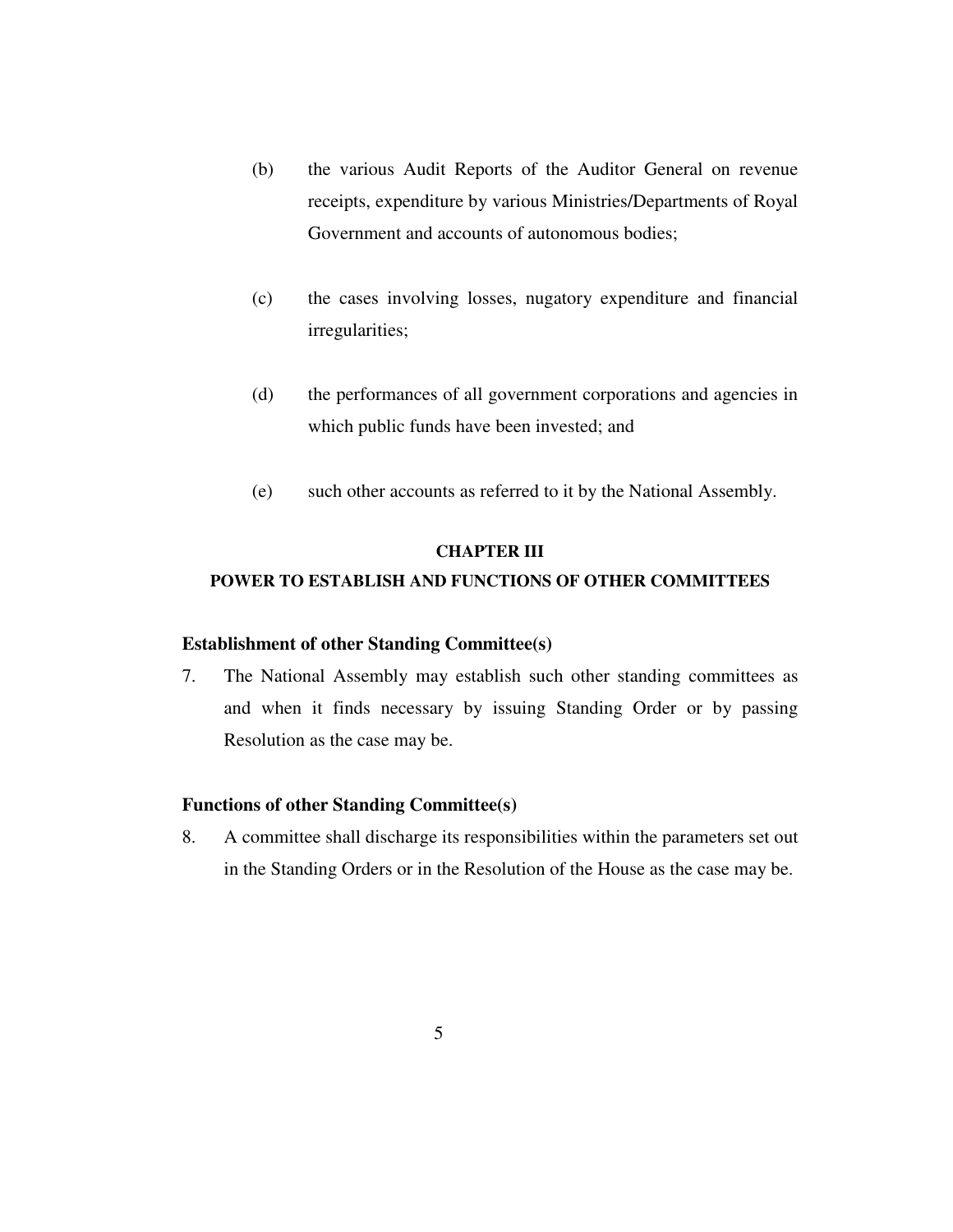#### **Select or Ad Hoc or Special Committee(s)**

- 9. (1) The National Assembly may establish select or ad hoc or special committee(s) at any time by issuing the Standing Order or by passing the Resolution specifying the committee's composition, responsibilities, terms of reference and powers.
	- (2) Such committee shall cease to exist at the end of a session or at the dissolution of the House or after the presentation of its report to the House.

#### **Sub-committee(s)**

- 10. (1) A committee may appoint one or more sub-committees with the approval of the Speaker or by the order of the House.
	- (2) The committee so appointed shall have powers of the undivided committee to exercise any matter that may be referred to them by the Speaker or the House as the case may be.
	- (3) The whole Committee shall consider the reports of the subcommittee(s).
	- (4) The reports of such sub-committee(s) shall be deemed to be the report of the whole committee, if they are approved by the sittings of the whole committee.
	- (5) The order of reference to a sub-committee shall clearly state the point or points for investigation.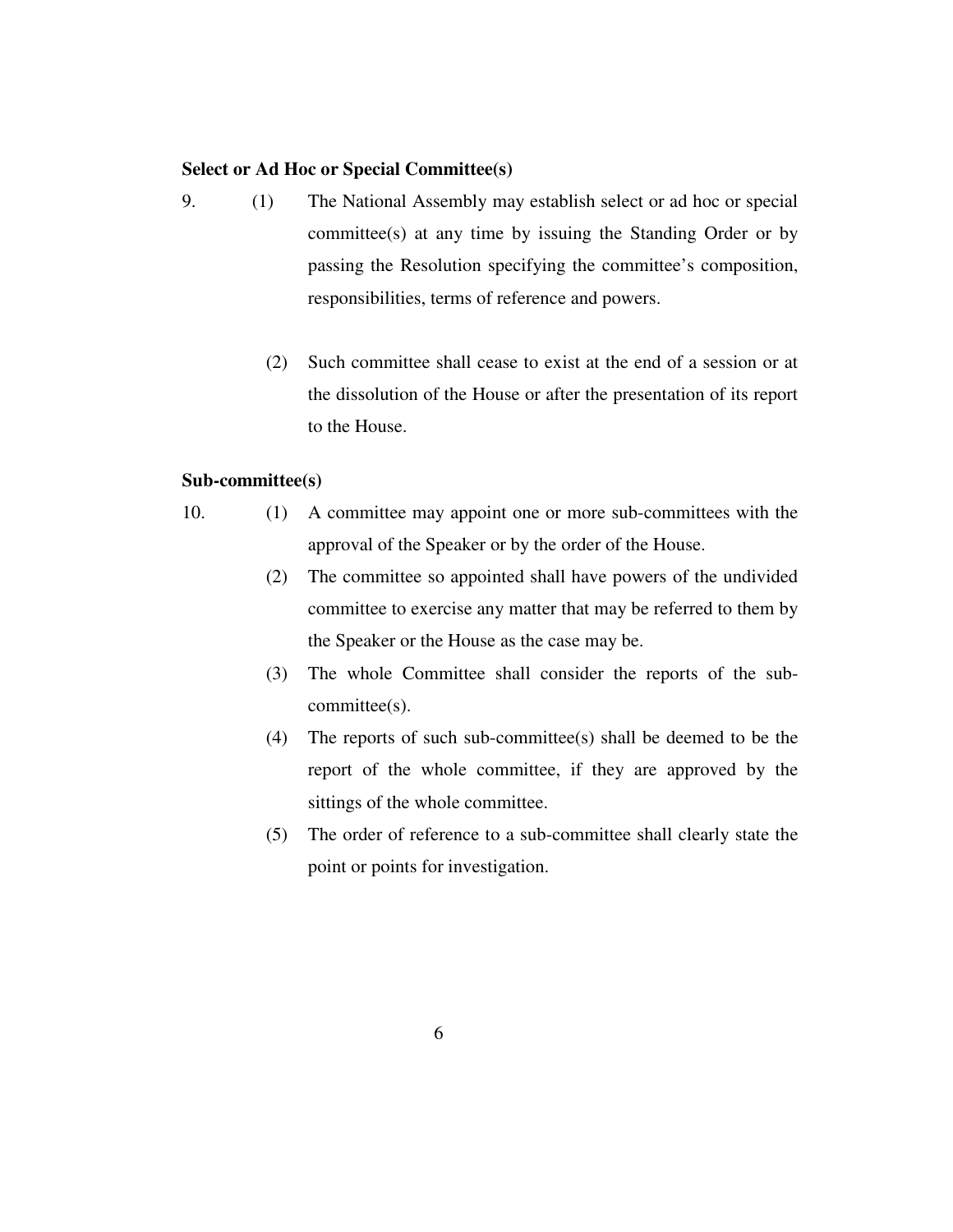#### **Joint Committee(s)**

- 11. (1) A Joint Committee composed of members from both Houses may be established by an Act of Parliament or by concurrent resolution of both Houses.
	- (2) A joint committee shall have only such authority, and can exercise only such powers, as have been conferred upon it by the concurrent resolution of both Houses.
	- (3) A joint committee shall not transact its business unless a quorum of the Members appointed by each House to serve on the committee is present.

#### **CHAPTER IV**

#### **CONSTITUTION OF COMMITTEE AND OTHER RELATED MATTERS**

#### **Constitution of Committee**

- 12. 1) A committee shall consist of not more than five members who shall be appointed by the Speaker or elected by the House from amongst its members.
	- (2) A minister shall not be elected as member of the committee, and that if a member, after his election to a committee, is appointed a minister he shall cease to be a member of the committee from the date of such appointment.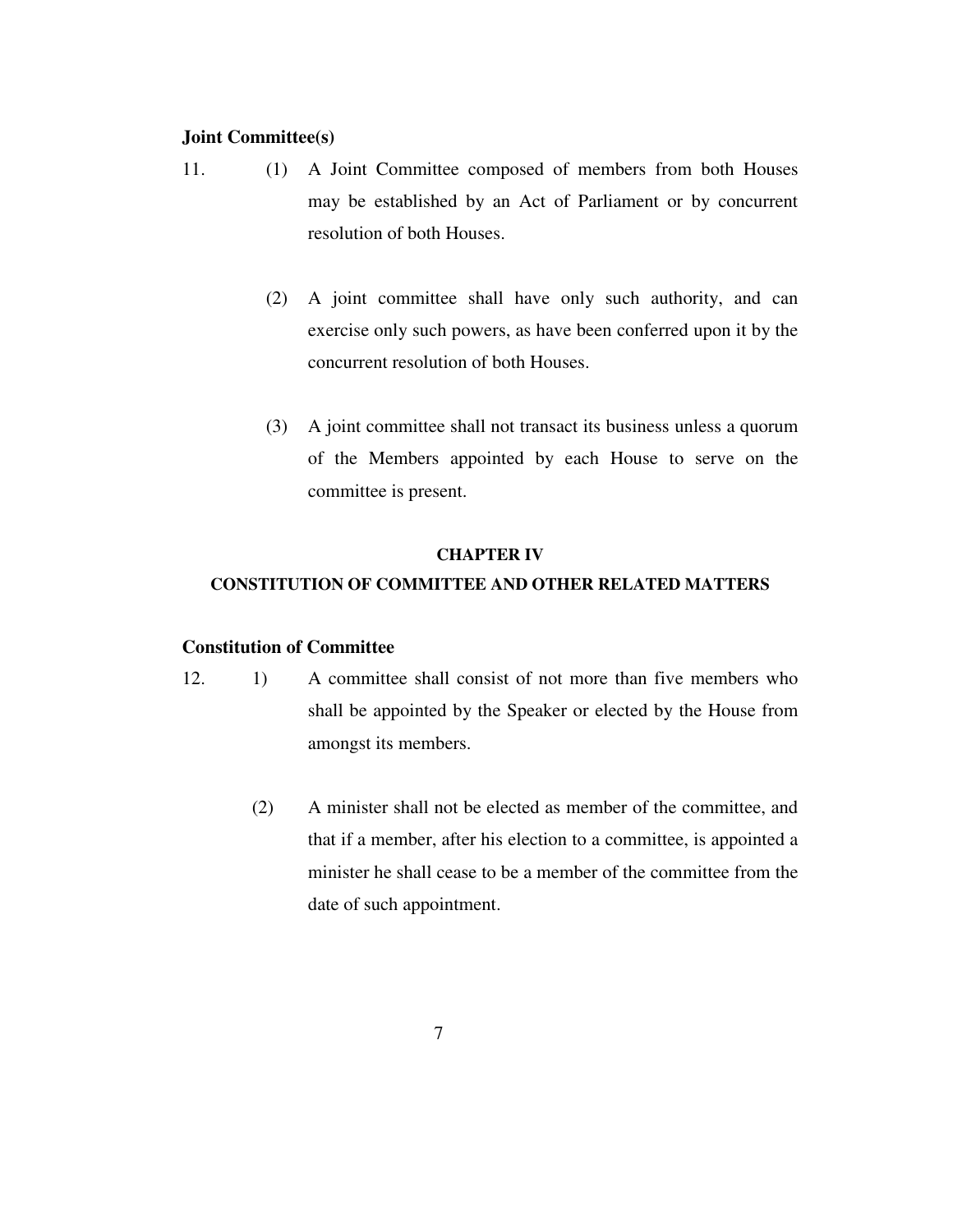## **Conflict of Interest**

13. A Committee member who has the personal, pecuniary or direct interest that may prejudicially affect the consideration of any matter to be considered by the Committee shall not attend any Committee meeting on that matter so as to avoid the possibility of prejudice.

## **Duration of Committee**

- 14. (1) A Standing Committee shall be established for the whole term of the National Assembly.
	- (2) The duration of a Committee shall, unless otherwise specified in the Standing Order or in the resolution, not exceed one year.

## **Tenure of Members**

- 15. (1) The tenure of a Committee member shall commence on the date of appointment or election to the Committee and shall end with the expiry of one year.
	- (2) The National Assembly or the Speaker may re-elect or re-appoint the members after the expiry of their membership.

## **Quorum in the Committee**

- 16. (1) The quorum to constitute a sitting of a Committee shall be twothirds of the total number of members of the Committee.
	- (2) If at anytime fixed for any sitting of the Committee, or if at anytime during any such sitting, there is no quorum the Chairperson of the committee shall either suspend the sitting until there is a quorum or adjourn the sitting to some future date.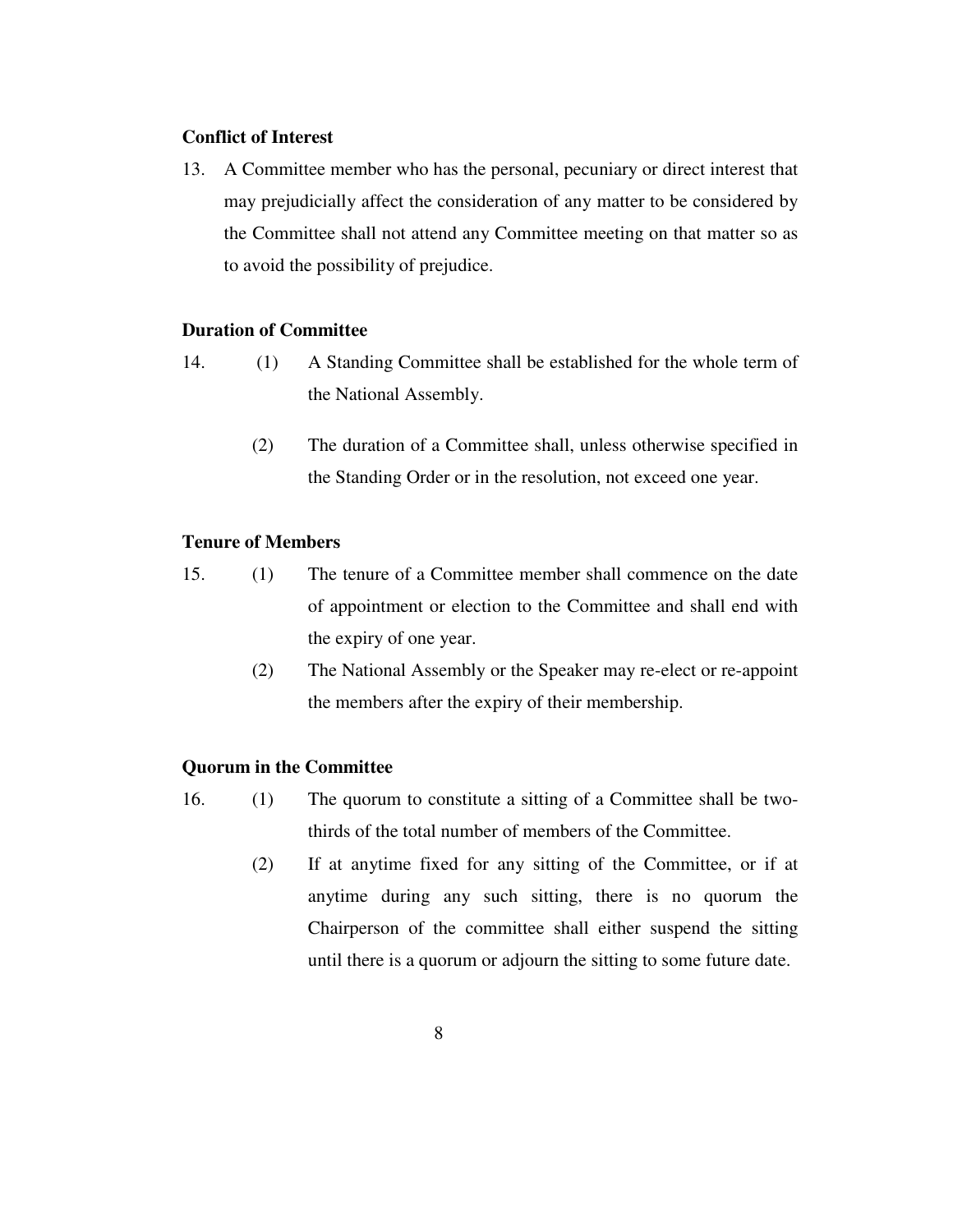(3) When the committee has been adjourned in pursuance of subsection (2) on two successive dates fixed for the sitting of the Committee, the Chairperson shall report the fact to the House or to the Speaker as the case may be.

#### **Resignation from Committee**

- 17. (1) A member may resign his seat from the committee by writing under his hand, addressed to the Speaker.
	- (2) The resignation shall take effect from the date of resignation specified in the letter of the resignation.
	- (3) If the date from which the resignation should take effect is not specified in the letter, the resignation shall take effect from the date of the letter.
	- (4) If the resignation letter does not bear any date, the resignation shall take effect from the date of the receipt of the letter in the National Assembly Secretariat.
	- (5) If the reason stated in the letter of resignation is not justifiable the Speaker may not accept the resignation and, if the Speaker feels that a member shall be retained in the committee then he may withhold such resignation but by giving a reasoned justification in writing.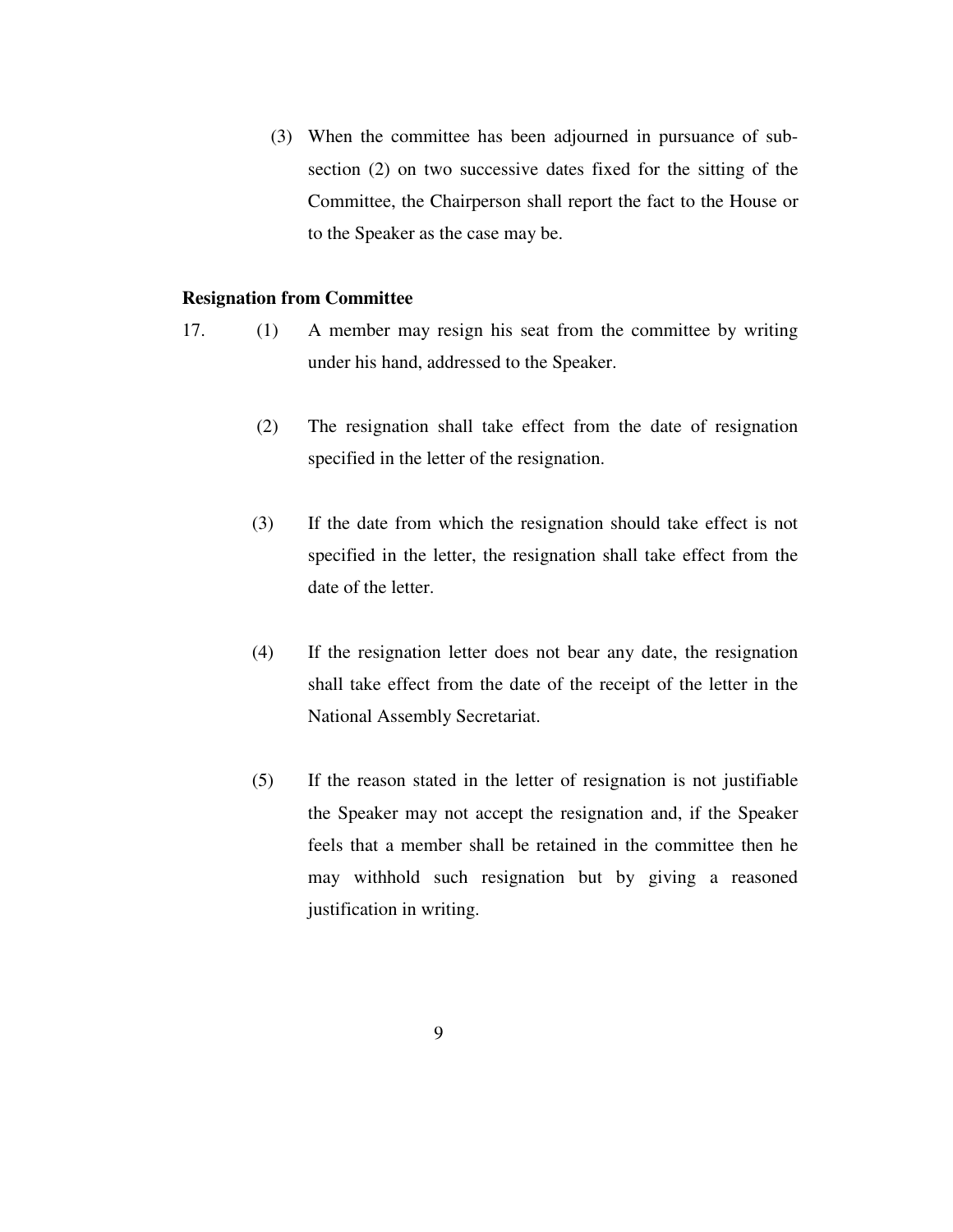## **Discharge of Committee Members**

- 18. (1) If a member is absent from two or more consecutive sitting of a Committee without permission of the Chairperson, a motion may be moved in the House for the discharge of such member from the Committee or may be discharged by the Speaker as the case may be.
	- (2) The Speaker or the House may discharge a member from the Committee and appoint another member in his place.

#### **Vacancy of Seats**

- 19. (1) Casual vacancies in a Committee shall be filled in by appointment or election by the House on a motion made by the chairperson, or nomination by the Speaker as the case may be.
	- (2) Any member appointed, elected or nominated to fill such vacancies shall hold office only for the un-expired portion of the term.

#### **Absence and Related Matters**

20. No member shall absent himself or herself from the service of the Committee without leave, except in case of accident or sickness, and if any member shall so absents himself or herself, the Speaker may take necessary action and his or her per diem shall not be given.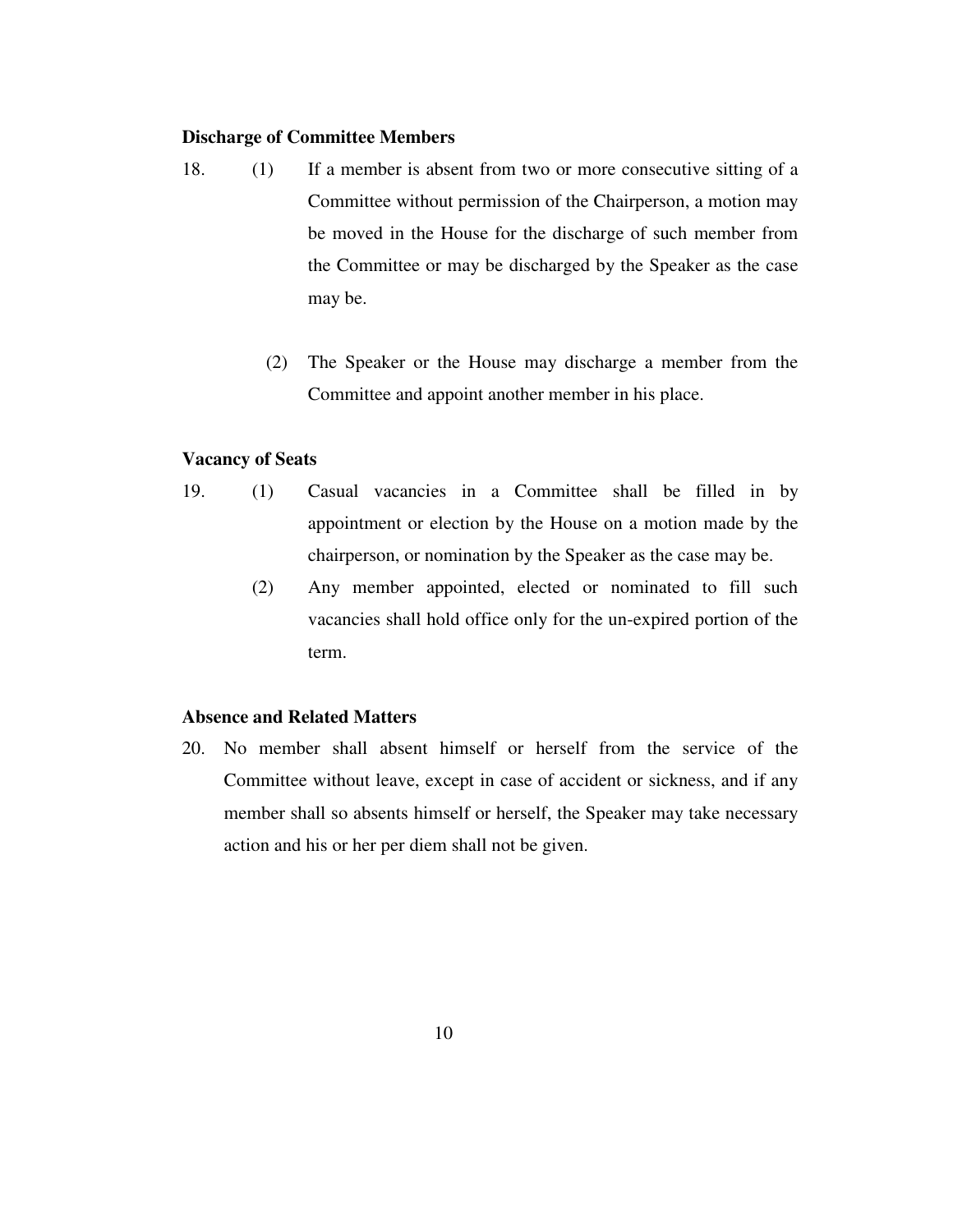#### **CHAPTER V**

#### **COMMITTEE SITTINGS AND OTHER RELATTED MATTERS**

#### **Sittings of Committee**

- 21. (1) The sittings of a committee shall be held on such date and at such hour as the Chairperson of the committee may fix.
	- (2) If the Chairperson is not readily available, the Secretary- General may fix the date and time of the sitting.
	- (3) In the case of Select or Joint Committee Bill, if the Chairperson of the committee is not readily available, the Secretary-General may in consultation with the minister concerned with the bill, fix the time and date of the sitting.

#### **Committee may sit whilst the House is in session**

- 22. (1) A committee may sit while the House is in session.
	- (2) In case of a division being called in the House, the Chairperson of the committee shall suspend the proceedings in the committee for such time as will enable the members to vote in a division.

#### **Closed Hearings or Private Sittings**

- 23. (1) In general, the sittings or hearings of a committee shall be public.
	- (2) The sittings or hearings of a committee shall be held in private only by two-thirds majority of the committee members.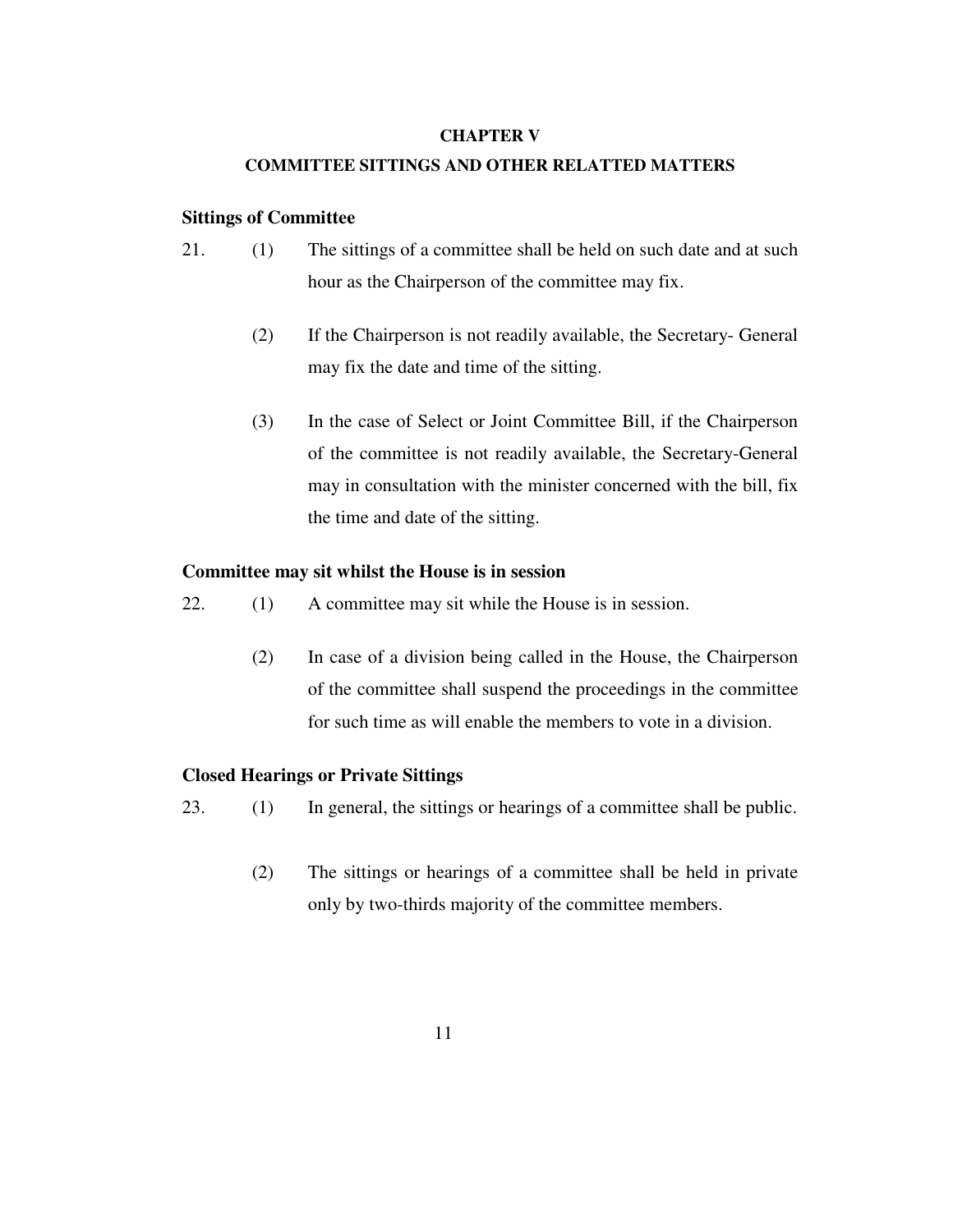(3) Any person, committee member, officials of the Government and Secretariat who attends a private sitting or closed hearing of the committee shall maintain the confidentiality of matters discussed at the sitting.

#### **Venue of sittings**

- 24. (1) In general, the sittings of a committee shall be held within the precincts of the House.
	- (2) If it becomes necessary to change the place of sitting outside the House, the Chairperson of the committee shall refer the matter to the Speaker and his decision shall be final.

#### **Notice of Sittings**

- 25. (1) The Secretary to the Committee shall serve the notice of each sitting to the committee members before the actual sitting of the committee, while the House is in session.
	- (2) The Secretary General shall serve the notice of sitting to the committee members at least ten days before the actual sitting of the committee, when the House is not in session.

#### **Withdrawal of Strangers**

26. All persons other than members of the committee and officers of the National Assembly Secretariat shall withdraw, as directed by the Chairperson, whenever the committee decides to deliberate in private.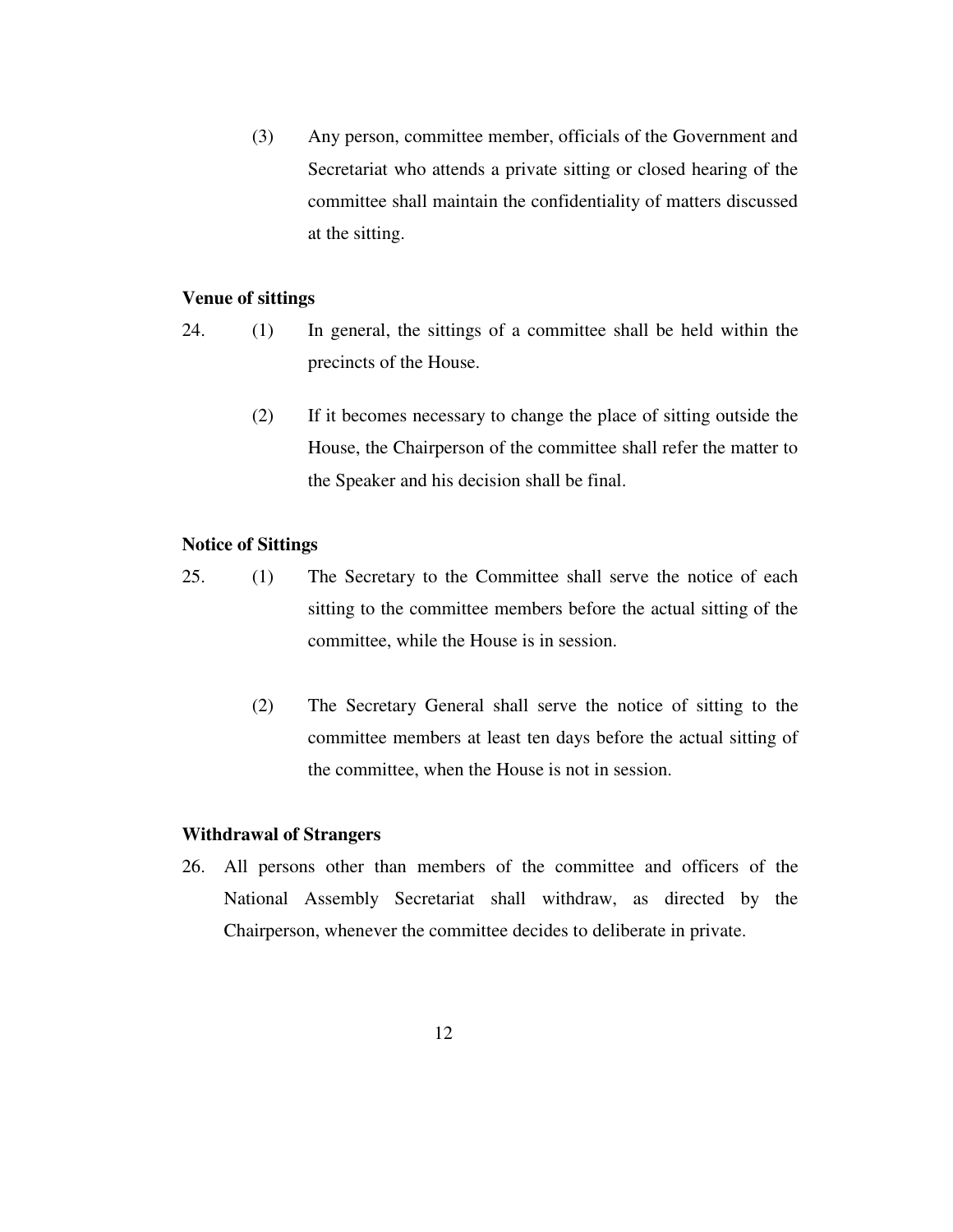## **Decisions and Voting in a Committee**

- 27. (1) A committee shall make efforts to resolve every issue by consensus.
	- (2) If the consensus could not be reached, it shall be resolved by majority vote.

#### **Casting vote of a Chairperson**

28. In case of a tie vote on any matter, the Chairperson or the deputy Chairperson or the person acting as such shall have the casting vote.

#### **CHAPTER VI**

# **POWER TO TAKE EVIDENCE, SUMMON WITNESS, CONFIDENTIALITY OF EVIDENCE AND OTHER RELATED MATTERS**

#### **Power to take Evidence or call for Documents**

- 29. (1) A witness may be summoned by an order signed by the Secretary-General and such documents as are required for the use in a committee.
	- (2) No document submitted to the committee shall be withdrawn or altered without the knowledge or approval of the committee.

#### **Power to send for Persons, Papers and Records**

30. (1) A committee shall have power to send for person, papers and records that are necessary for the matter of deliberation before it.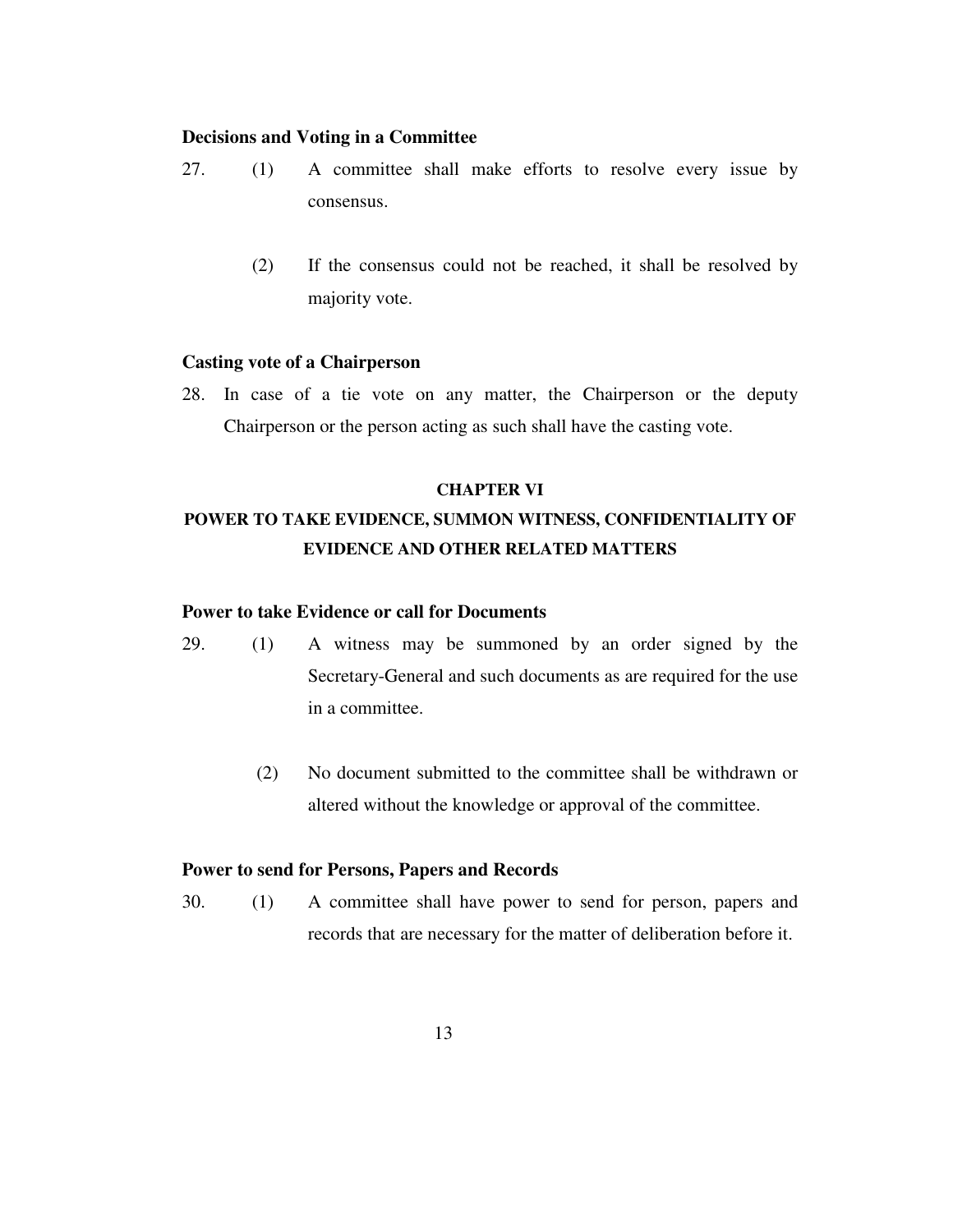- (2) If any question arises whether the evidence of the person or the production of a document is relevant for the purpose of the committee, the question shall be referred to the Speaker and his decision shall be final.
- (3) If the government declines to produce a document on the ground that its disclosure would be prejudicial to the safety or interest of the state, the matter may be referred to the House for deliberation and taking appropriate decision.

#### **Ministers not called before Committee**

- 31. (1) A Minister shall not be called before the committee either to give evidence or for consultation in connection with the bill.
	- (2) The Chairperson of the committee may, after its deliberations are concluded, have an informal talk with the Minister concerned to apprise him of,
		- (a) any matters of policy laid down by the Ministry with which the committee does not fully agree; and
		- (b) any matters of secret and confidential nature which the committee would not like to bring on record in its report.

#### **Evidence on Oath**

32. (1) A committee may administer oath or affirmation to a witness examined before it.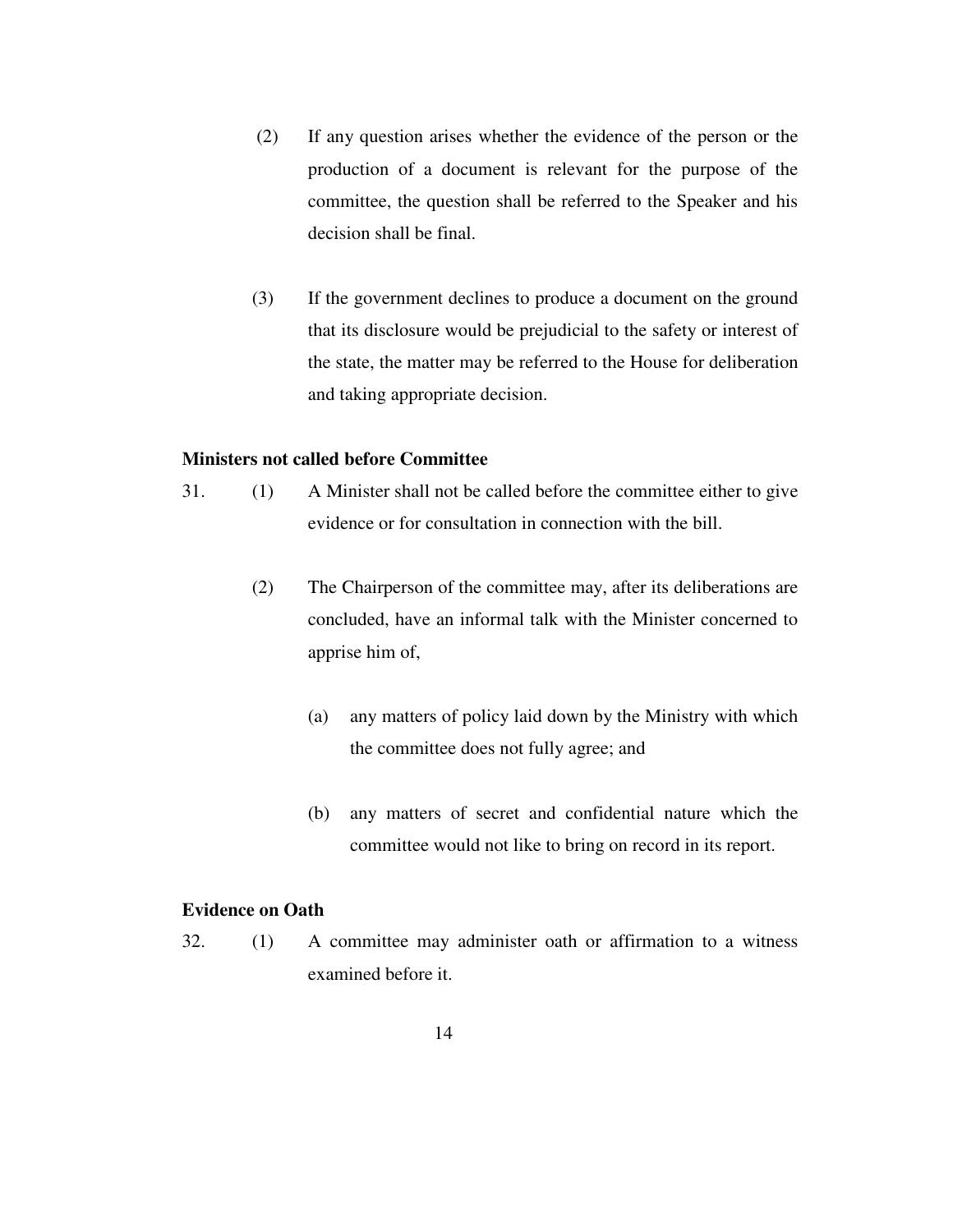(2) The form of oath or affirmation shall be as follows, -

"I ………swear in the name of Koenchho Sum solemnly affirm that the evidence which I shall give in this case shall be true, that I will conceal nothing, and that no part of my evidence shall be false."

#### **Counsel for Witness**

33. A committee may under the discretion of the Speaker permit a witness to be heard by the counsel appointed by him and approved by the committee.

#### **Admission of Government Officials, Experts and other Persons**

- 34. (1) With the permission of the Speaker, officials of the government, experts, consultants or any other person may be admitted to the Committee sittings to explain the technicalities of the matters before the Committee.
	- (2) If it is a closed sitting, the provisions of Section 23 (3) shall bind such officials, experts, consultants and any other person so admitted to the sittings of the Committee.

#### **Examination of Witness**

35. A committee shall examine the witness before it in the following manner, -

(1) The committee shall, before a witness is called for examination, decide the mode of procedure and the nature of the question that may be asked to the witness.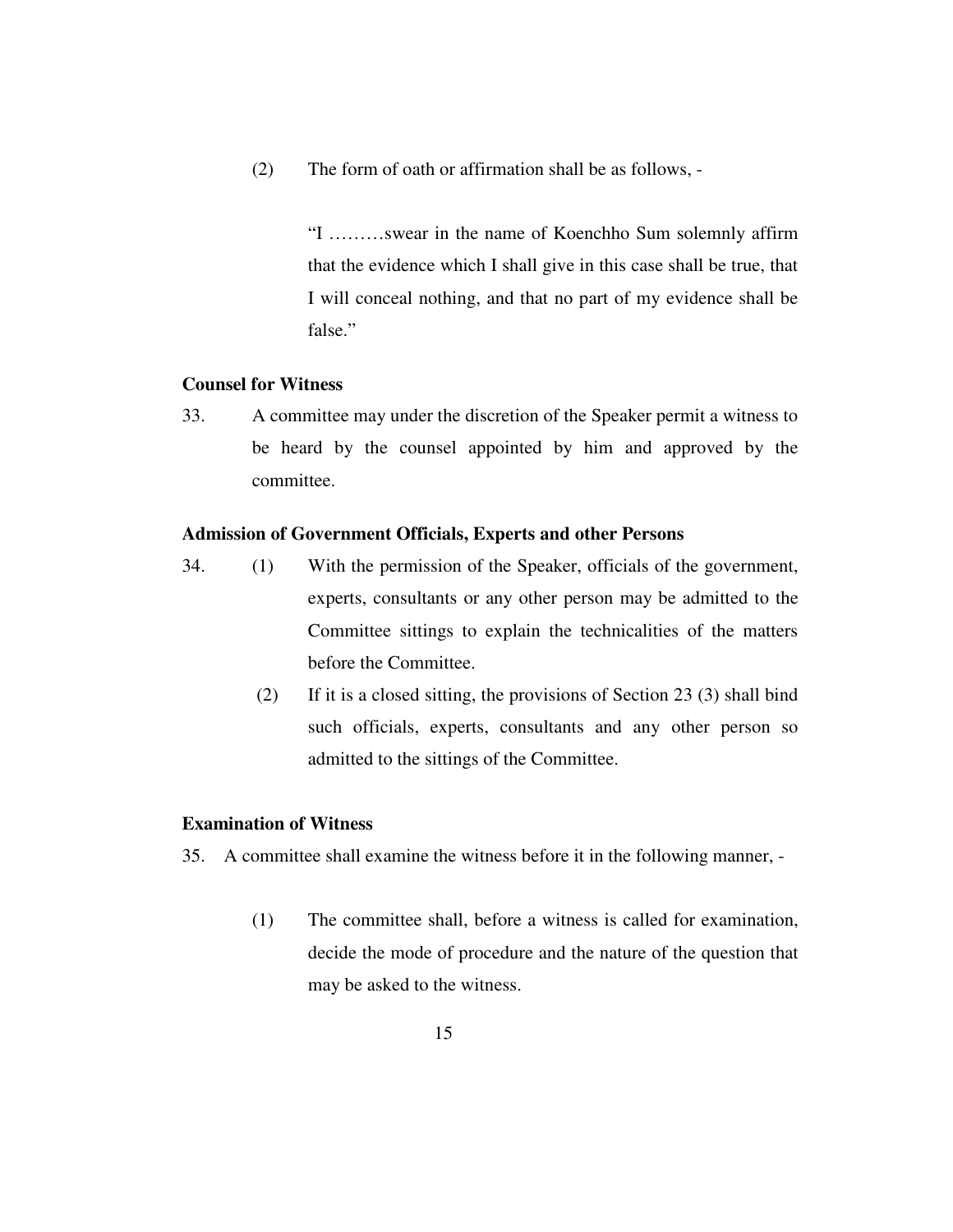- (2) The Chairperson of the committee may first ask the witness such question he may consider necessary with reference to subject matter under consideration or any subject connected therewith.
- (3) The Chairperson may call other members of the committee one by one to ask any other question.
- (4) A witness may be asked to place before the committee any other relevant points that have not been covered and which a witness thinks are essential to be placed before the committee. 9
- (5) A verbatim record of the proceedings of a committee shall, when a witness is summoned to give evidence, be kept.
- (6) The evidence submitted before the committee may be made available to all members of the committee.

### **Record of Decisions**

36. The Secretary to the committee shall, under the direction of the Chairperson, maintain the record of decisions of a committee and circulate it to the members of the committee.

#### **Confidentiality of Evidence, Report and Proceedings**

37. (1) A committee may direct the Secretary to the Committee that the whole or a part of the evidence or a summary thereof to be laid on the table.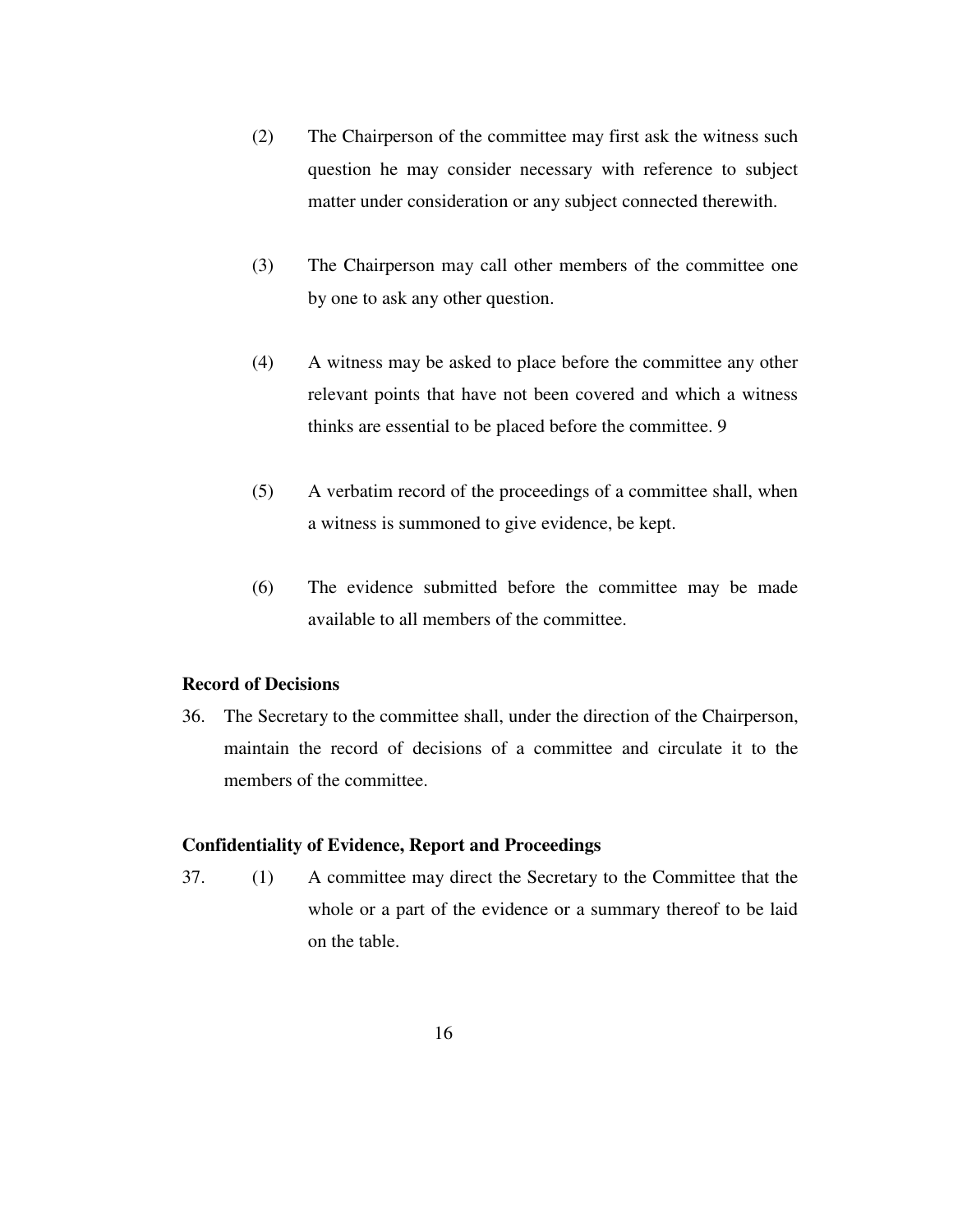- (2) No part of the evidence, oral or written, report or proceedings of the committee, which has not been laid on the table, shall be open to inspections by any one except under the authority of the Speaker.
- (3) The evidence submitted before a committee shall not be published by any member of the committee or by any other person until it has been laid on the table.

Provided that the Speaker may, in his discretion, direct that such evidence be confidentially made available to members before it is formally laid on the table.

#### **Audio and Visual Recording of Committee Hearings**

38. The Speaker shall administer a system subject to his direction and control for complete and unedited audio and visual broadcasting and recording of the proceedings of the Committee.

#### **Live Broadcasting or Telecasting of Committee Proceedings**

39. The Committee may broadcast and telecast its hearings with the approval of the House and subject to rules and regulations issued by the Speaker.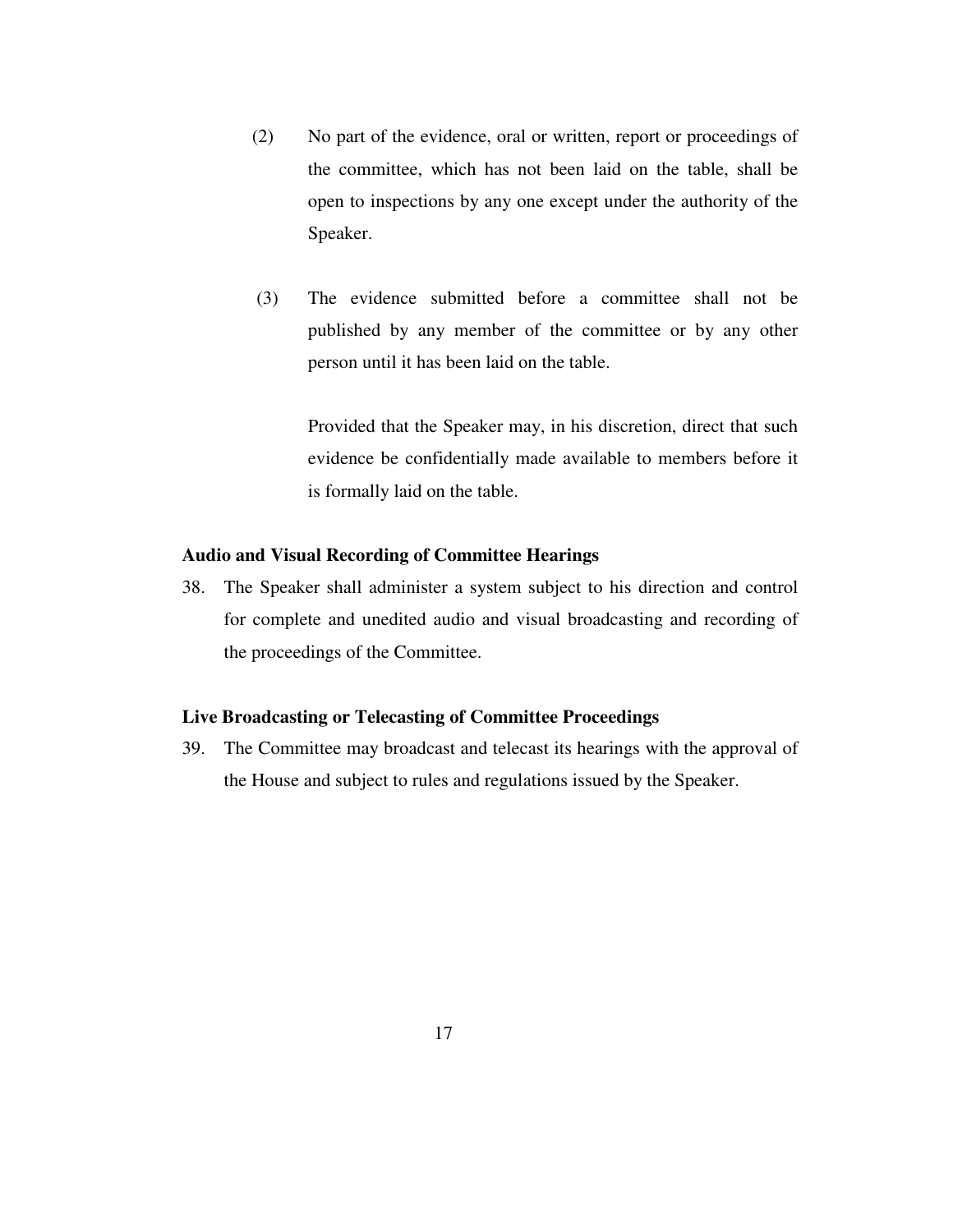#### **CHAPTER VII**

# **COMMITTEE REPORTS, PRESENTATION OF REPORT AND OTHER RELATED MATTERS**

#### **Committee Report**

- 40. (1) Where the House has not fixed any time for the presentation of a report by the committee, the report shall be presented within one month of the date on which reference to the committee was made.
	- (2) The House may at any time, on a motion being made, direct that the time for the presentation of the report by the committee be extended to a date specified in the motion.
	- (3) If the committee could not submit a final Report on the specified date, it shall submit a preliminary Report to the House.
	- (4) The Chairperson on behalf of the committee shall sign the report of the committee.
	- (5) If the Chairperson is absent or is not readily available, the deputy Chairperson shall sign the report of the committee.
	- (6) In the absence of both Chairperson and deputy Chairperson, the committee shall appoint the qualified senior-most-member to sign the report on behalf of the committee.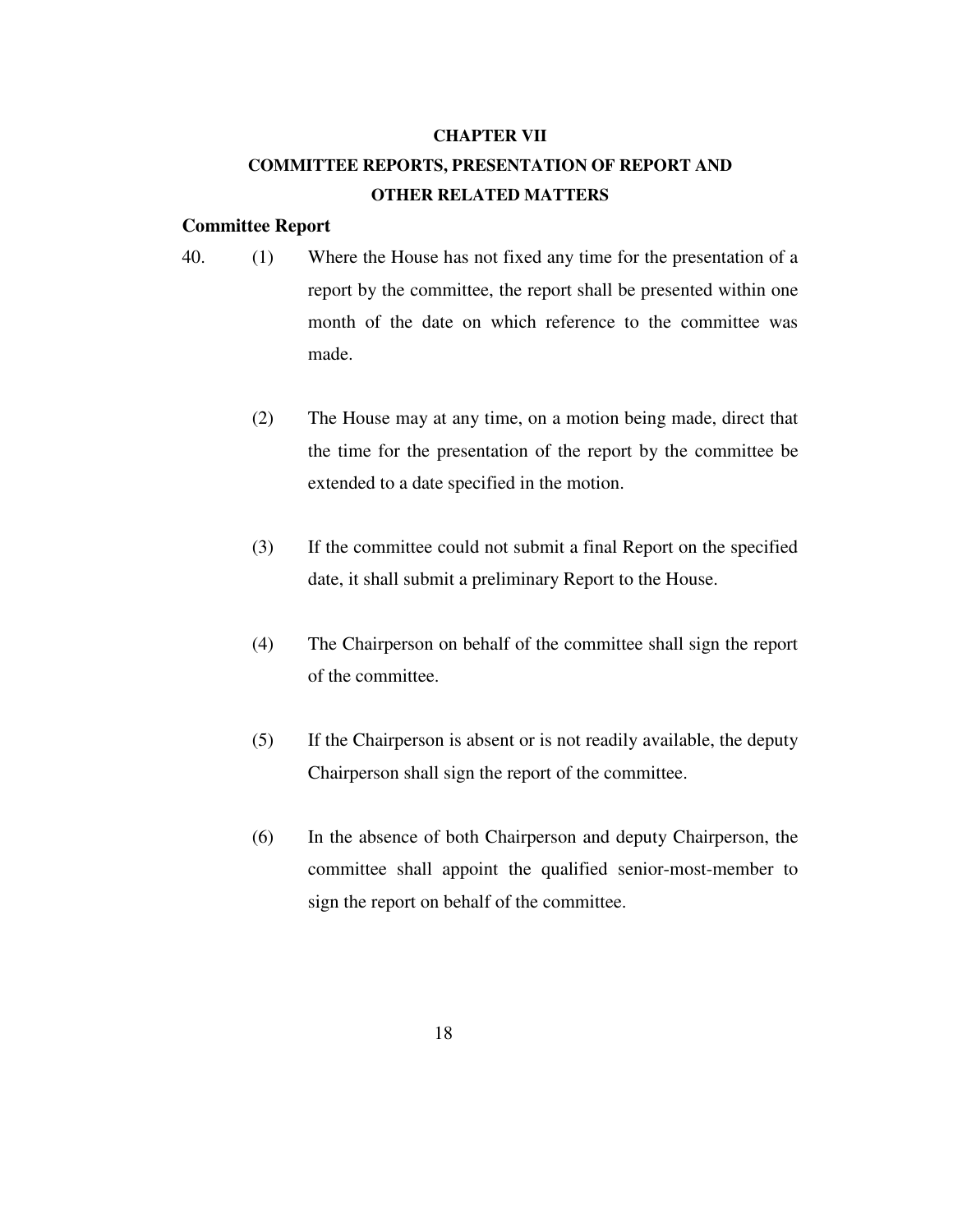#### **Special Report**

41. A committee may, if it thinks fit, make a special report on any matter that arises or comes to light in the course of its work which it may consider necessary to bring to the notice of the Speaker or the House, not withstanding that such matter is not directly connected or is not incidental to its terms of reference.

#### **Presentation of Report**

42. The report of a Committee shall be presented to the House by the Chairperson or in his absence by the deputy Chairperson or in their absence by the qualified senior-most-member of the Committee.

#### **Printing, Publication or Circulation of Report**

- 43. (1) The Speaker may, on a request being made to him and when the House is in session, order the printing, publication or circulation of a report of a Committee before its presentation to the House.
	- (2) In such case, the report shall be presented to the House during its next session at the first convenient opportunity.

#### **CHAPTER VIII**

#### **REFERENCE OF ISSUE AND MINISTERIAL RESPONSE TO REPORT**

#### **Reference of Issues**

44. The Committee may refer issues within its area of responsibility to the Auditor-General for consideration.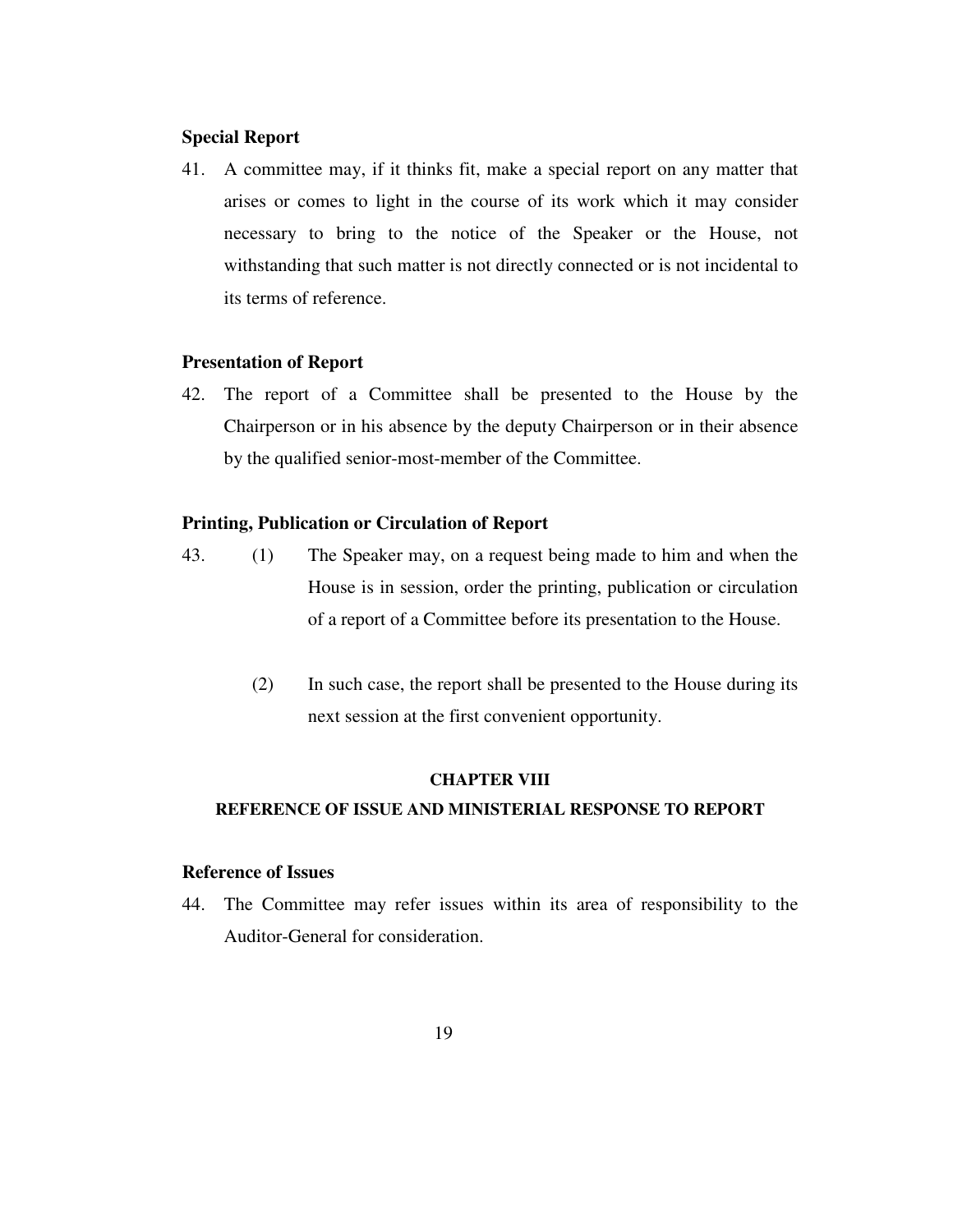#### **Ministerial Response to Reports**

- 45. (1) This section shall apply if a report of a committee of the National Assembly recommends the Government or a Minister should take particular action, or not take particular action, about an issue.
	- (2) The Minister who is responsible for the issue of the report shall provide the National Assembly with a response.
	- (3) The response must set out,
		- (a) any recommendations to be adopted, and the way and time within which they will be carried out; and
		- (b) any recommendations not to be adopted and the reason for not adopting them.
	- (4) The Minister shall table the response within three months after the report is tabled.
	- (5) A Minister shall submit the final report of a particular action within the time specified as per section 3 (a).
	- (6) If the House is not sitting, the Minister shall file the response or the final report to the Secretary-General of the House for tabling on the next sitting day.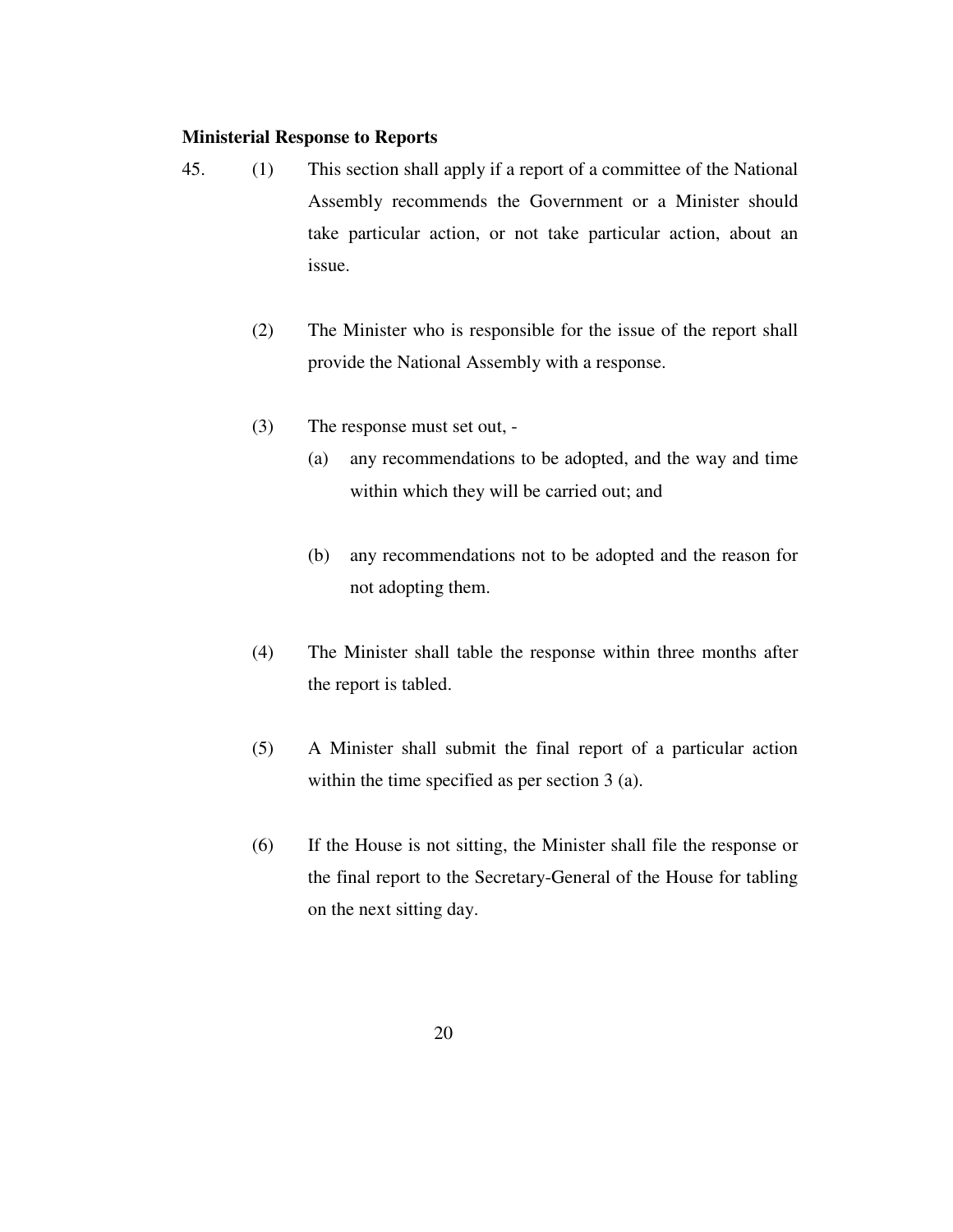#### **CHAPTER IX**

# **PROROGATION, PRIVILEGES, BUSINESS AGENDA AND OTHER RELATED MATTERS OF THE COMMITTEE**

#### **Business not to Lapse on Prorogation of the House**

46. Any business pending before a Committee shall not lapse by reason of the prorogation of the House and the Committee shall continue to function notwithstanding such prorogation.

#### **Unfinished Work of Committee**

- 47. (1) A Committee, which is unable to complete its work before the expiration of its term or before the dissolution of the House shall report to the House that it has not been able to complete its work.
	- (2) Any preliminary report, memorandum or note that the Committee may have taken shall be made available to the new Committee.

#### **Privileges of Members and Proceedings**

48. The Committee members and proceeding shall be protected in a manner similar to the members and proceedings of the National Assembly so as to enable them to perform their functions without fear or intimidation.

#### **Business Agenda**

49. If the Standing Order or the Resolution of the House is silent on the matter, the Secretary to the Committee shall prepare the agenda in consultation with Committee Chair and circulate it to the members two days prior to the actual sitting of the Committee.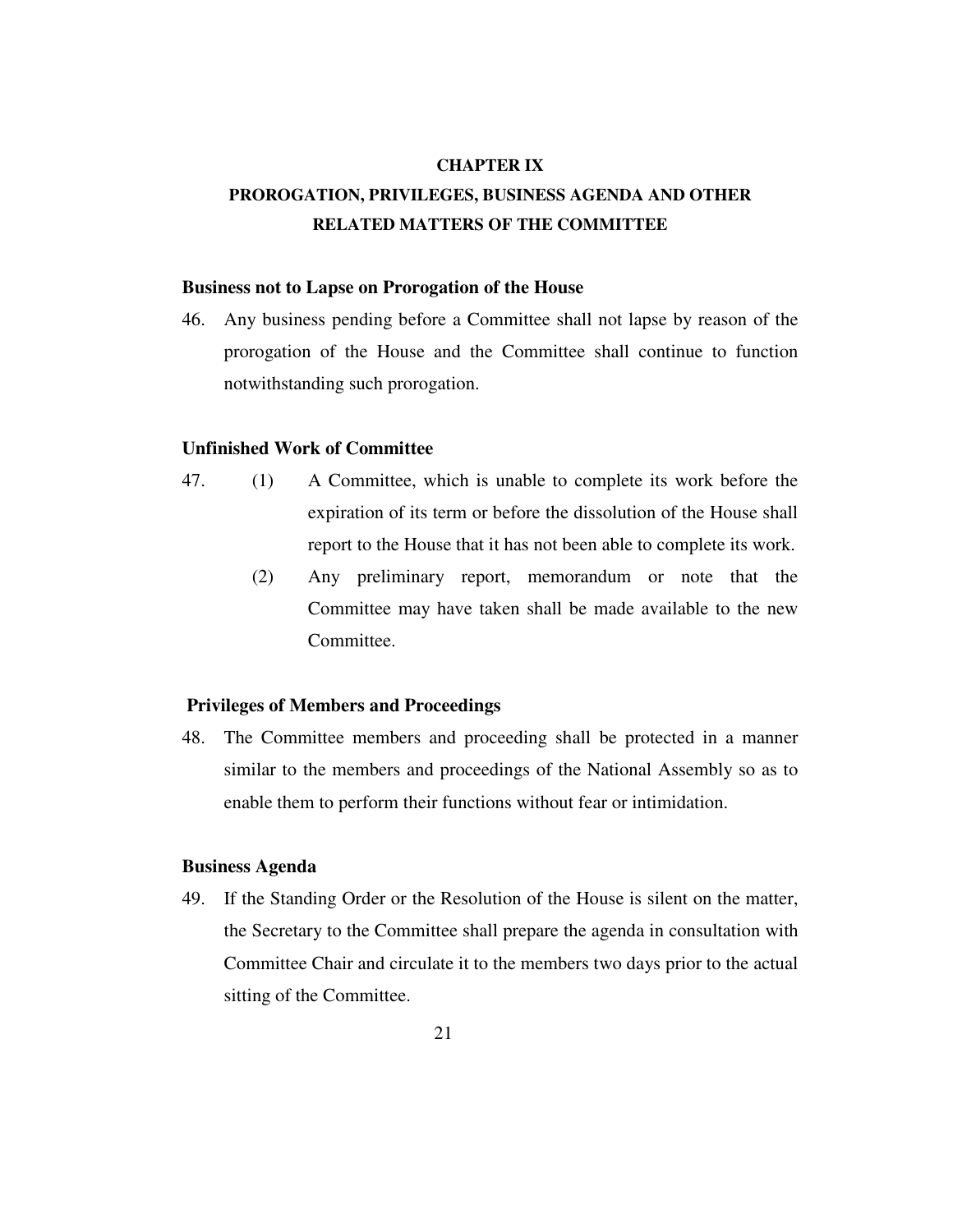#### **Power to make Suggestions on Procedure**

50. A Committee shall have power to pass resolution on matters of procedure relating to that Committee for the consideration of the Speaker, who may make such variations in procedure, as he may consider necessary.

# **CHAPTER X APPOINTMENT OR ELECTION OF CHAIRPERSON, DEPUTY CHAIRPERSON AND SECRETARY TO THE COMMITTEE**

#### **Chairperson and Deputy Chairperson**

- 51. (1) A Committee shall appoint or elect its Chairperson and deputy Chairperson from amongst its members at its first meeting by consensus or by majority vote, as the Committee deems fit and proper, to preside over the meeting.
	- (2) In the absence of the Chairperson, the deputy Chairperson shall preside over the meeting and perform other functions of the Chair.
	- (3) If both Chairperson and the deputy Chairperson are absent or not readily available, the Committee shall appoint or elect one of the qualified senior-most-members to act as the Chairperson for that particular sitting.
	- (4) If the deputy Speaker is a member of the Committee, he shall be appointed as the Chairperson of the Committee.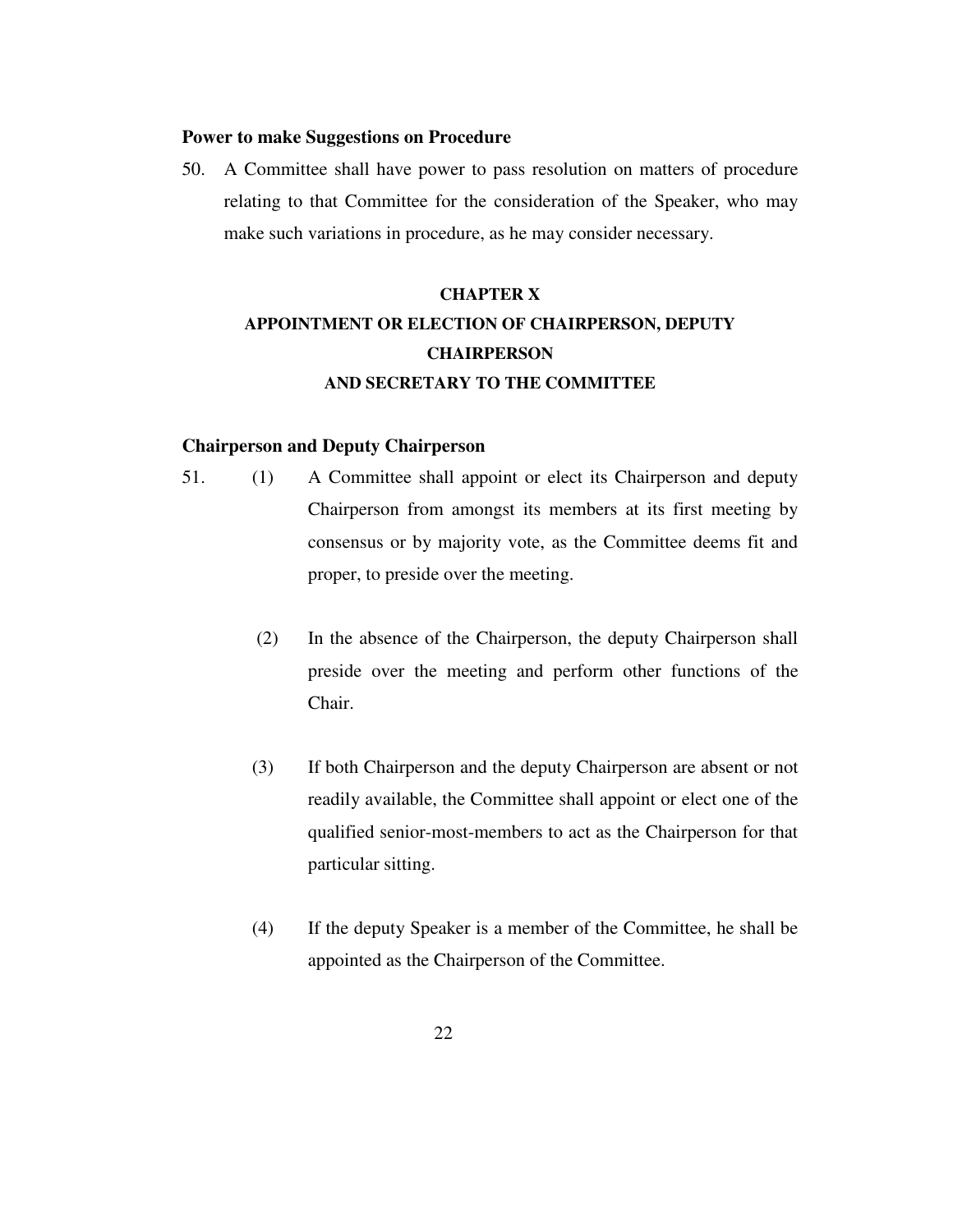## **Secretary to the Committee**

- 52. (1) The Secretary-General to the National Assembly shall appoint a Secretary to the Committee within the parameters set out by the Standing Order or by the Resolution of the National Assembly to provide with procedural advice and secretarial support to the Committee.
	- (2) The Secretary to the Committee shall ensure proper preparation, distribution and recording of agenda and minutes of the Committee.

## **CHAPTER XI MISCELLANEOUS PROVISIONS**

#### **Power to Make Detailed Rules**

53. A Committee may with the approval of the Speaker frame and adopt internal rules of procedure to govern the proper discharge of its functions under this Act. It shall come into force on the day of approval by the Speaker.

#### **Power of the Speaker to give Directions**

- 54. (1) The Speaker may from time to time issue such directions to the Chairperson of the Committee, as he may deem necessary for regulating its procedure and organization of its works.
	- (2) If any doubt arises on any point of procedure, the Chairperson may refer the point to the Speaker whose decision shall be final.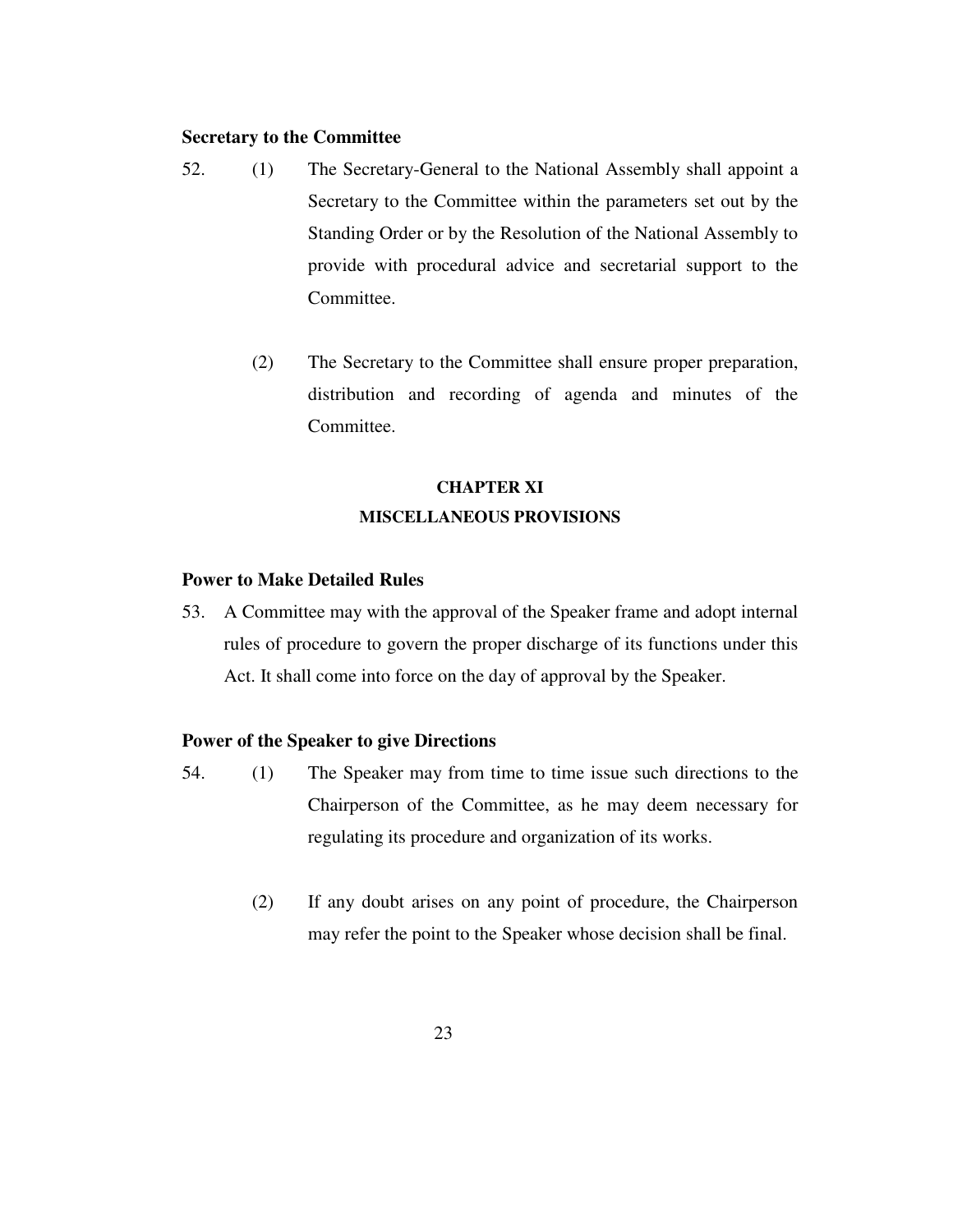## **Applicability of General Rules to Committee**

- 55. (1) Unless there is a special provision made to any particular Committee, the Rules of Procedure of the House shall apply to all Committees.
	- (2) In case of inconsistency between the special rules relating to a Committee and the general rules enshrined in the Rules of Procedure of the House, the former shall prevail.

#### **Special Allowance**

- 56. (1) If any committee is required to meet while the National Assembly is not in session, a committee member shall be entitled to sitting fees as per the applicable rules and regulations; and
	- (2) the Daily Allowance and Travel Allowance for any journey performed in connection with a meeting of the Committee.

#### **Language**

57. A Committee shall conduct all its business in national language, Dzongkha.

#### **Amendment**

58. This Act shall be amended as and when required to do so by the National Assembly of Bhutan.

#### **Authoritative Text**

59. In case of difference in interpretation between the Dzongkha text and English text, the Dzongkha text shall prevail.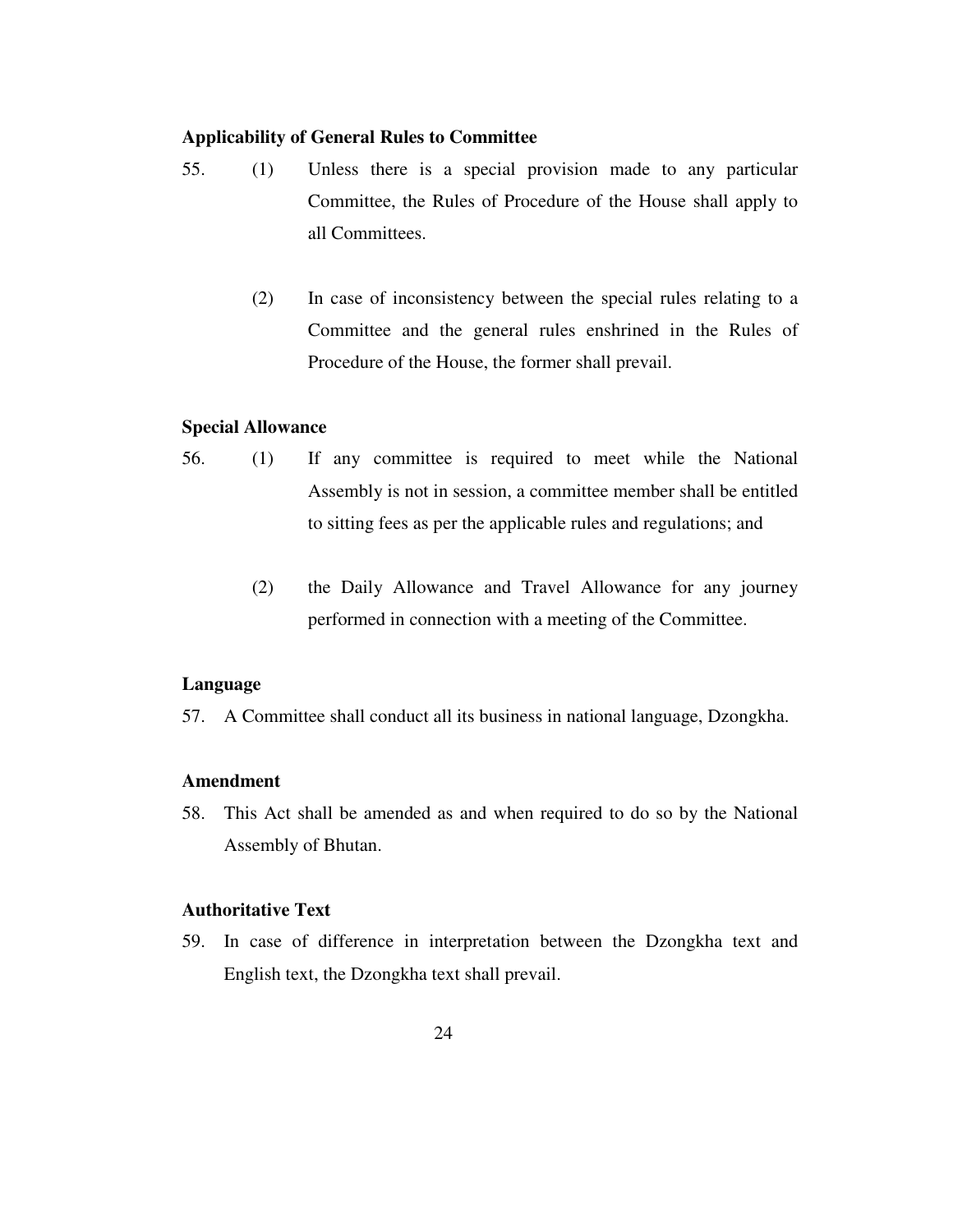## **Definitions**

60. In this Act, unless the context otherwise requires, -

- (1) "Bill" means the Act after its enactment by the National Assembly.
- (2) "Chairperson" means the Chairperson of a committee of the National Assembly;
- (3) "Deputy Chairperson" means the Deputy Chairperson of a Committee of the National Assembly;
- (4) "Committee" means the Committee of the National Assembly and it includes the Standing Committees;
- (5) "Committee member" means the Committee member of the National Assembly and includes the member of a Joint Committee;
- (6) "Majority vote" means a simple majority vote of the committee members present and voting;
- (7) "Member" means a Member of the National Assembly;
- (8) "Secretariat" means the Secretariat of the National Assembly;
- (9) "Speaker" means the Speaker of the National Assembly;
- (10) "Secretary-General" means the Secretary-General of the National Assembly;
- (11) "House" means the National Assembly;
- (12) "Table" means the table of the National Assembly;
- (13) "Precincts of the House" means the committee rooms and includes the Chamber, the lobbies, the galleries and such other places as the Speaker may from time to time specify;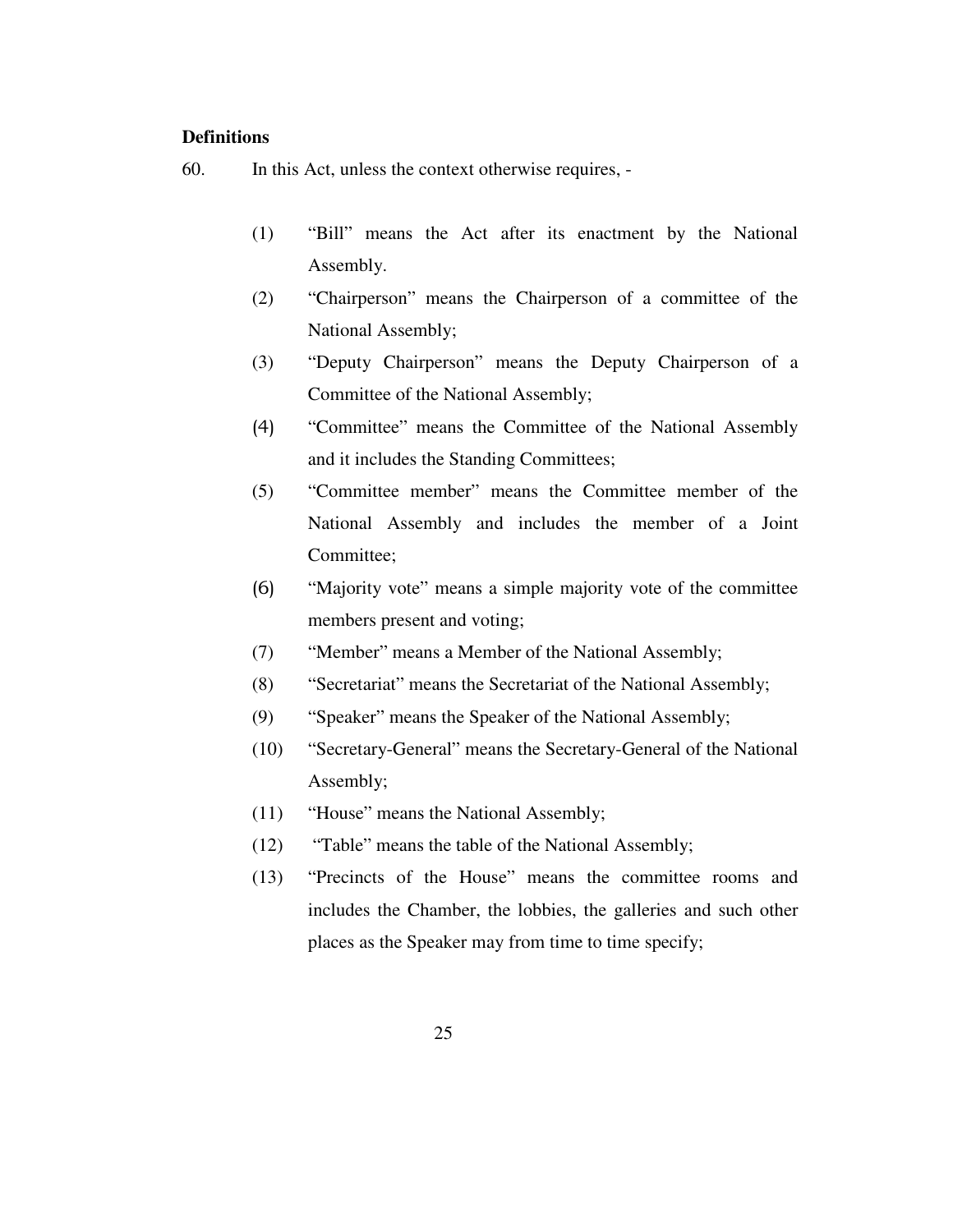- (14) "Officials of the Government" means the civil servants and any other officials;
- (15) "Houses" means the National Advisory Council and the National Assembly;
- (16) "Witness" means and include any person summoned by a committee to attend its meeting in connection with the matter under deliberation.
- (17) "Parliament" means the National Advisory Council and the National Assembly.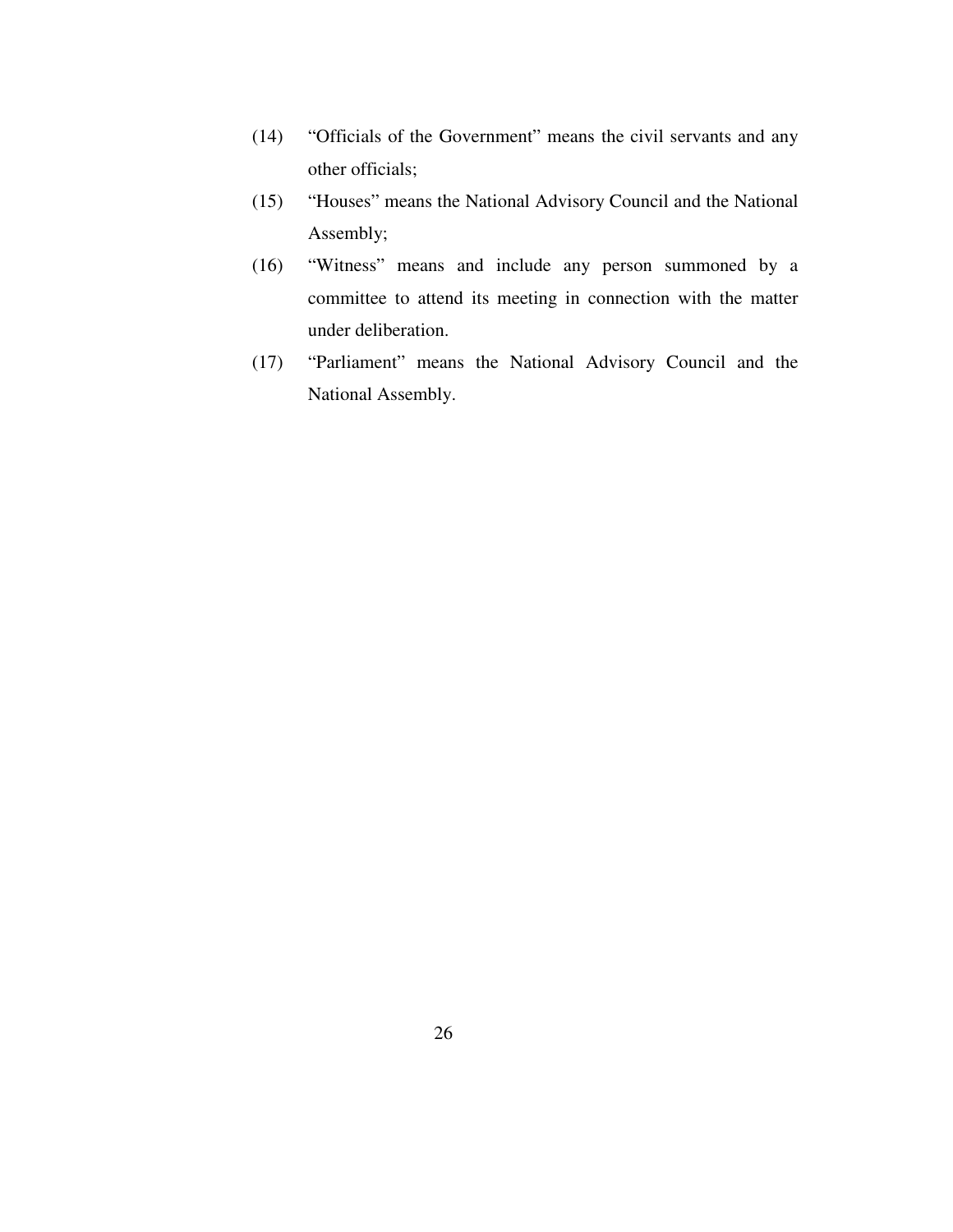#### **Statement of Objects and Reasons**

In accordance with the farsighted vision and policy of decentralization of His Majesty the fourth Druk Gyalpo, King Jigme Singye Wangchuck and keeping with the change in time and rapid socio-economic development in the country, it is high time that like many deliberative assemblies, the National Assembly of Bhutan also finds it useful to delegate responsibility for certain tasks to small groups. The National Assembly may refer a particular matter to a committee if the matter warrants detailed examination, if the Parliament wants more information, or if it wants to hear views on the matter. These tasks are more easily undertaken by a small group of committee members rather than by the members of the National Assembly as a whole.

Committees encourage and enable the National Assembly members to develop special interests and expertise in particular aspects of public policy. They also provide an opportunity for organisations and individuals to make representations to the National Assembly and to have their views placed on the public record. They investigate, legislate, review and draw attention to any important matter that are referred to them and give advice.

Standing Committees are permanent committees established under the National Assembly's Standing Orders or by resolution of the House for the duration of a Parliament. They are usually re-established at the beginning of each new Parliament and can continue to function until the end of the day before the commencement of the next Parliament. When there is a double dissolution all committees of both Houses cease.

Standing committees permit a continuing surveillance of defined fields of government activity, call upon scholarly research and advice and create an